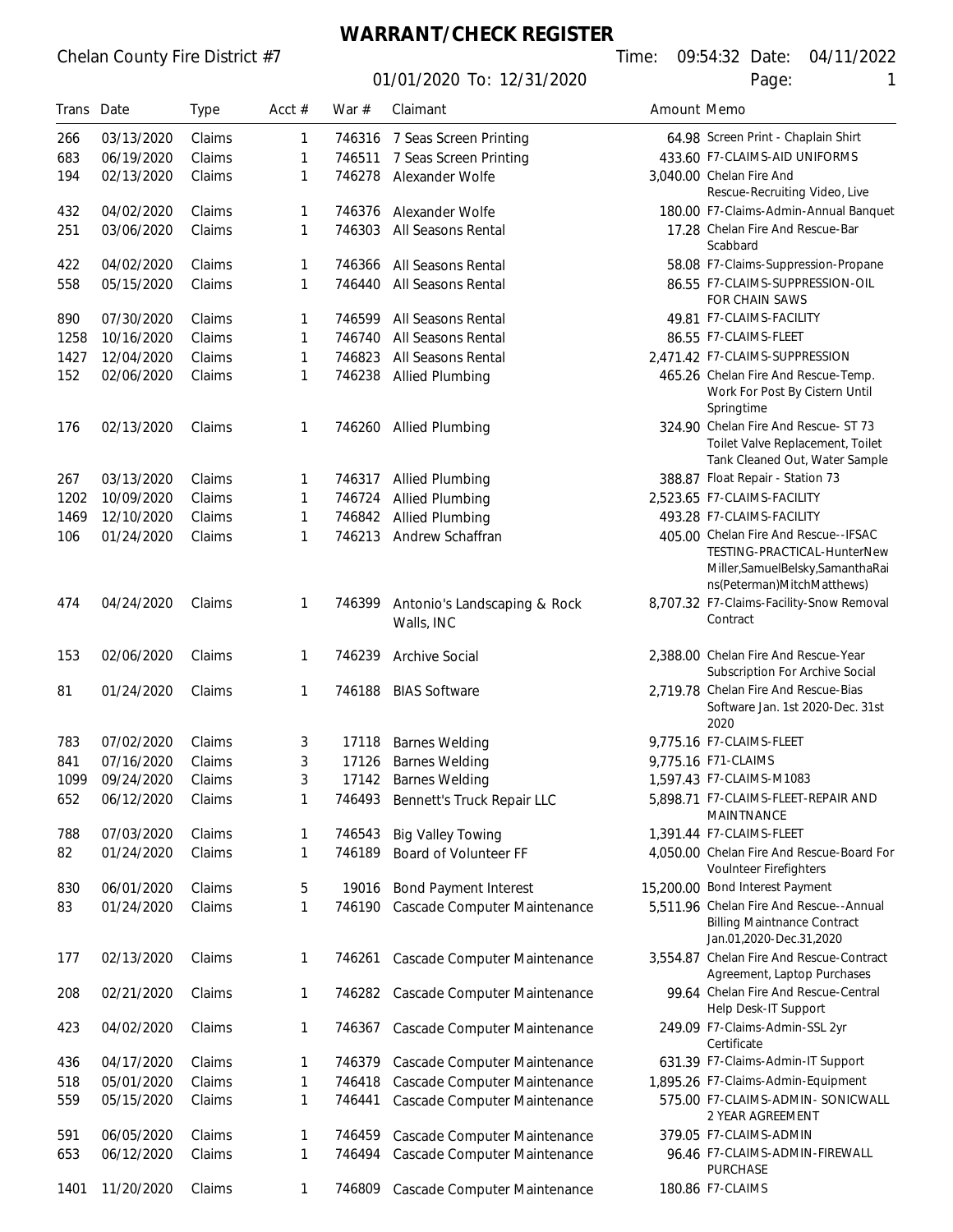**WARRANT/CHECK REGISTER**

| Trans Date |            | <b>Type</b> | Acct $#$ | War $#$ | Claimant                         | Amount Memo |                                                                                                                                       |
|------------|------------|-------------|----------|---------|----------------------------------|-------------|---------------------------------------------------------------------------------------------------------------------------------------|
| 172        | 02/06/2020 | Claims      | 1        | 746258  | Cashmere Valley Bank Visa        |             | 7,363.80 Chelan Fire And Rescue-VISA<br>Cashmere Valley Bank                                                                          |
| 262        | 03/06/2020 | Claims      | 1        |         | 746314 Cashmere Valley Bank Visa |             | 3,331.54 Chelan Fire And<br>Rescue-Visa-Cashmere Valley<br><b>Bank Charges</b>                                                        |
| 421        | 04/02/2020 | Claims      | 1        | 746365  | Cashmere Valley Bank Visa        |             | 9,020.51 F7-Chelan Fire And Rescue - Visa<br>Transactions                                                                             |
| 431        | 04/02/2020 | Claims      | 1        | 746375  | Cashmere Valley Bank Visa        |             | Entered in twice                                                                                                                      |
| 526        | 05/01/2020 | Claims      | 1        | 746426  | Cashmere Valley Bank Visa        |             | 1,408.74 F7-Claims-Visa-Cashmere Valley<br>Bank                                                                                       |
| 605        | 06/05/2020 | Claims      | 1        | 746473  | Cashmere Valley Bank Visa        |             | 995.67 F7-CLAIMS-VISA                                                                                                                 |
| 806        | 07/03/2020 | Claims      | 1        | 746561  | Cashmere Valley Bank Visa        |             | 6,686.90 F7-CLAIMS-VISA CHARGES                                                                                                       |
| 899        | 07/30/2020 | Claims      | 1        | 746608  | Cashmere Valley Bank Visa        |             | 1,940.53 Card 1 Visa Transactions -<br>Statements April, May June; Card<br>1 Visa Transactions - July 2020;<br>F7-CLAIMS-VISA CHARGES |
| 1078       | 09/11/2020 | Claims      | 1        | 746694  | Cashmere Valley Bank Visa        |             | 1,135.81 F7-CLAIMS - VISA                                                                                                             |
| 1277       | 10/16/2020 | Claims      | 1        | 746759  | Cashmere Valley Bank Visa        |             | 6,826.43 F7-CLAIMS                                                                                                                    |
| 1329       | 11/06/2020 | Claims      | 1        | 746782  | Cashmere Valley Bank Visa        |             | 4,489.99 F7-CLAIMS-VISA CHARGES                                                                                                       |
| 1411       | 11/20/2020 | Claims      | 1        | 746819  | Cashmere Valley Bank Visa        |             | 5,567.39 F7-CLAIMS-VISA                                                                                                               |
| 1520       | 12/18/2020 | Claims      | 1        | 746874  | Cashmere Valley Bank Visa        |             | 3,887.58 F7-CLAIMS-VISA CHARGES                                                                                                       |
| 175        | 02/07/2020 | Claims      | 3        | 17107   | Cashmere Valley Bank Visa        |             | 84.17 Chelan Fire And Rescue-VISA<br>Cashmere Valley Bank                                                                             |
| 250        | 03/04/2020 | Claims      | 3        |         | 17110 Cashmere Valley Bank Visa  |             | 4.07 Chelan Fire And<br>Resuce-Visa-Cashmere Valley<br><b>Bank Charges</b>                                                            |
| 787        | 07/02/2020 | Claims      | 3        | 17122   | Cashmere Valley Bank Visa        |             | 509.83 F7-CLAIMS-VISA CHARGES                                                                                                         |
| 902        | 07/31/2020 | Claims      | 3        | 17131   | Cashmere Valley Bank Visa        |             | 2,004.99 Card 1 - Visa Transactions -<br>July-CAPITAL                                                                                 |
| 1400       | 11/19/2020 | Claims      | 3        | 746808  | Cashmere Valley Bank Visa        |             | 191.57 F7- CLAIMS - CAPITAL                                                                                                           |
| 178        | 02/13/2020 | Claims      | 1        | 746262  | Ccfd#7 Revolving                 |             | 866.88 Chelan Fire And Rescue-CFR<br>Revolving Account                                                                                |
| 268        | 03/13/2020 | Claims      | 1        | 746318  | Ccfd#7 Revolving                 |             | 427.18 Reimburse Revolving Account                                                                                                    |
| 684        | 06/19/2020 | Claims      | 1        | 746512  | Ccfd#7 Revolving                 |             | 525.94 F7-CLAIMS-REVOLVING                                                                                                            |
| 789        | 07/03/2020 | Claims      | 1        | 746544  | Ccfd#7 Revolving                 |             | 139.09 F7-CLAIMS-ADMIN                                                                                                                |
| 1350       | 11/13/2020 | Claims      | 1        | 746787  | Ccfd#7 Revolving                 |             | 877.13 F7-CLAIMS-REVOLVING                                                                                                            |
| 1470       | 12/10/2020 | Claims      | 1        | 746843  | Ccfd#7 Revolving                 |             | 1,515.16 F7-CLAIMS-CCFD7-REVOLVING                                                                                                    |
| 812        | 07/09/2020 | Claims      | 3        |         | 17123 Ccfd#7 Revolving           |             | 818.40 F7-CLAIMS-                                                                                                                     |
| 1346       | 11/12/2020 | Claims      | 3        | 17156   | Ccfd#7 Revolving                 |             | 61.25 F7-CLAIMS-REVLOVING                                                                                                             |
| 84         | 01/24/2020 | Claims      | 1        | 746191  | Chelan Auto Parts                |             | 98.67 Chelan Fire And Rescue- Shop<br>Supplies-Jerry's Auto Supplies                                                                  |
| 179        | 02/13/2020 | Claims      | 1        | 746263  | Chelan Auto Parts                |             | 99.72 Chelan Fire And Rescue-Supplies                                                                                                 |
| 269        | 03/13/2020 | Claims      | 1        | 746319  | Chelan Auto Parts                |             | 11.63 Auto Parts                                                                                                                      |
| 437        | 04/17/2020 | Claims      | 1        | 746380  | Chelan Auto Parts                |             | 569.83 F7-Claims-Fleet-Supplies                                                                                                       |
| 592        | 06/05/2020 | Claims      | 1        | 746460  | <b>Chelan Auto Parts</b>         |             | 243.54 F7-CLAIMS-SUPPLIES                                                                                                             |
| 654        | 06/12/2020 | Claims      | 1        | 746495  | Chelan Auto Parts                |             | 147.56 F7-CLAIMS-SUPPLIES                                                                                                             |
| 815        | 07/10/2020 | Claims      | 1        | 746564  | Chelan Auto Parts                |             | 55.46 F7-CLAIMS                                                                                                                       |
| 949        | 08/07/2020 | Claims      | 1        | 746624  | Chelan Auto Parts                |             | 108.19 F7-CLAIMS-FLEET-SUPPLIES                                                                                                       |
| 1066       | 09/11/2020 | Claims      | 1        | 746682  | Chelan Auto Parts                |             | 259.02 F7-claims - AUTO PARTS                                                                                                         |
| 1259       | 10/16/2020 | Claims      | 1        | 746741  | Chelan Auto Parts                |             | 99.95 F7-CLAIMS-SUPPLIES                                                                                                              |
| 1324       | 11/06/2020 | Claims      | 1        | 746777  | Chelan Auto Parts                |             | 48.71 F7-CLAIMS-SUPPLIES                                                                                                              |
| 1471       | 12/10/2020 | Claims      | 1        | 746844  | Chelan Auto Parts                |             | 96.81 F7-CLAIMS-SUPPLIES                                                                                                              |
| 1254       | 10/15/2020 | Claims      | 3        | 17148   | Chelan Auto Parts                |             | 104.64 F7-CLAIMS-FLEET                                                                                                                |
| 1334       | 11/07/2020 | Claims      | 3        | 17153   | Chelan Auto Parts                |             | 121.70 F7-CLAIMS-SUPPLIES                                                                                                             |
| 265        | 03/12/2020 | Claims      | 3        | 746315  | Chelan Auto Parts                |             | 584.52 Slip Tank                                                                                                                      |
| 1485       | 12/11/2020 | Claims      | 3        | 746858  | Chelan Auto Parts                |             | 15.91 F7-CLAIMS-SUPPLIES-CAPITAL                                                                                                      |
| 252        | 03/06/2020 | Claims      | 1        | 746304  | Chelan Backflow, LLC             |             | 65.00 Chelan Fire And Rescue-Back Flow<br>Testing                                                                                     |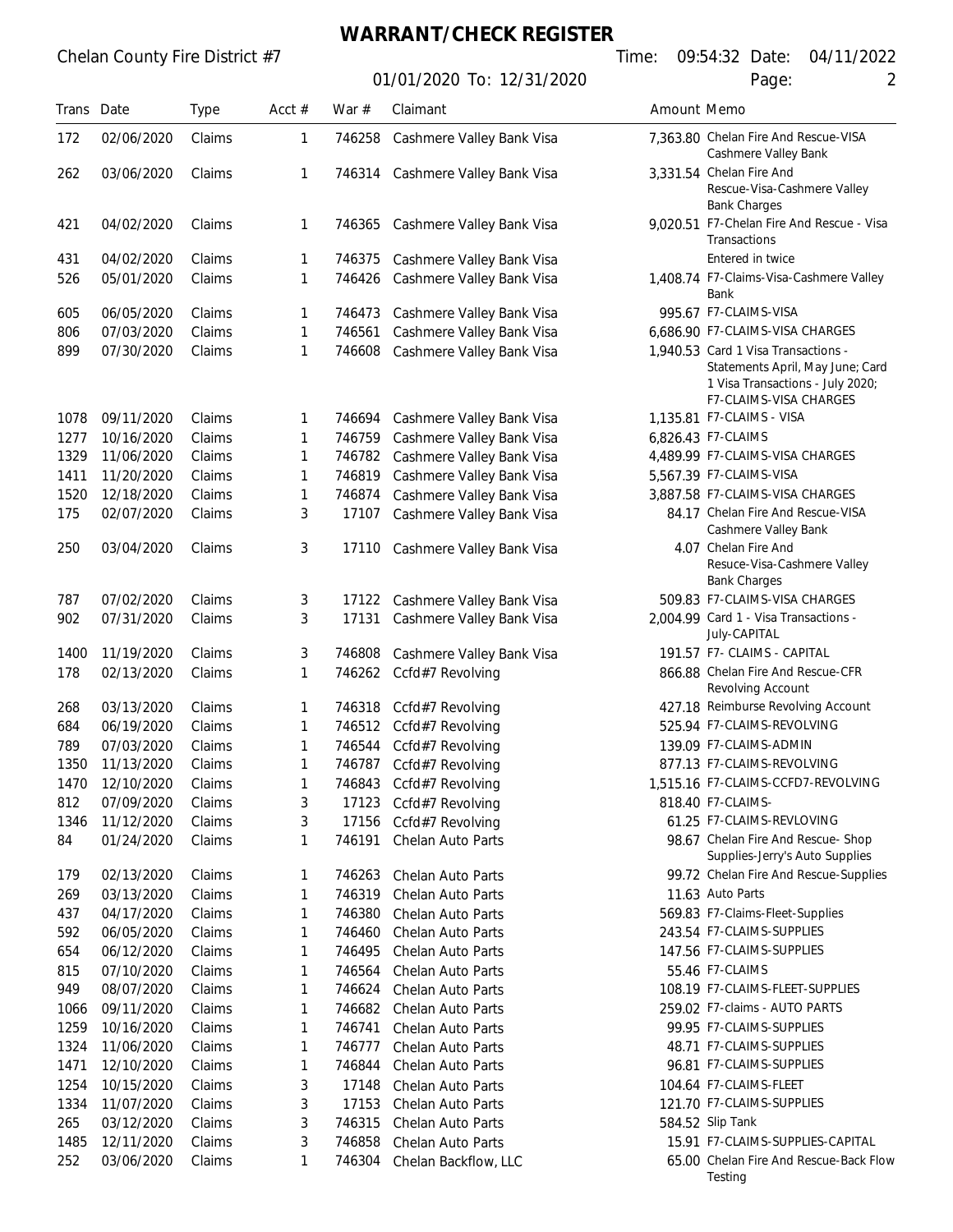#### **WARRANT/CHECK REGISTER**

01/01/2020 To: 12/31/2020 **Page:** 

Chelan County Fire District #7 Time: 09:54:32 Date: 04/11/2022

| Trans Date |            | <b>Type</b> | Acct $#$ | War $#$       | Claimant                                   | Amount Memo |                                                                                                                                                                                                                                      |
|------------|------------|-------------|----------|---------------|--------------------------------------------|-------------|--------------------------------------------------------------------------------------------------------------------------------------------------------------------------------------------------------------------------------------|
| 900        | 07/31/2020 | Claims      | 3        | 17129         | Chelan Concrete Inc                        |             | 785.18 F7-CLAIMS-TRAINING-CAPITAL                                                                                                                                                                                                    |
| 1067       | 09/11/2020 | Claims      | 1        | 746683        | Chelan County Fire District 7              |             | 1,154.24 F7-CLAIMS - REVOLVING ACCT                                                                                                                                                                                                  |
| 85         | 01/24/2020 | Claims      | 1        | 746192        | Chelan County Treasurer                    |             | 2,027.00 Chelan Fire And<br><b>Rescue--Commissioner Elections</b>                                                                                                                                                                    |
| 685        | 06/19/2020 | Claims      | 1        | 746513        | Chelan Glass Wenatchee Valley<br>Glass LLC |             | 24.69 F7-CLAIMS-FACILITY-WINDOW<br><b>RESCREEN</b>                                                                                                                                                                                   |
| 154        | 02/06/2020 | Claims      | 1        | 746240        | Chelan Market                              |             | 43.21 Chelan Fire And Rescue-Chelan<br>Market                                                                                                                                                                                        |
| 424        | 04/02/2020 | Claims      | 1        | 746368        | Chelan Market                              |             | 143.57 F7-Claims-Suppression-COVID-19<br>-Supplies                                                                                                                                                                                   |
| 593        | 06/05/2020 | Claims      | 1        | 746461        | Chelan Market                              |             | 128.61 F7-CLAIMS-TRAINING-REHAB                                                                                                                                                                                                      |
| 655        | 06/12/2020 | Claims      | 1        | 746496        | Chelan Market                              |             | 552.93 F7-CLAIMS-SUPPRESION-INCIDE<br>NT 2020-279                                                                                                                                                                                    |
| 686        | 06/19/2020 | Claims      | 1        | 746514        | Chelan Market                              |             | 53.71 F7-CLAIMS                                                                                                                                                                                                                      |
| 816        | 07/10/2020 | Claims      | 1        | 746565        | Chelan Market                              |             | 54.04 F7-CLAIMS-SUPPRESSION                                                                                                                                                                                                          |
| 891        | 07/30/2020 | Claims      | 1        | 746600        | Chelan Market                              |             | 74.90 F7-CLAIMS-SUPPRESSION-REHAB                                                                                                                                                                                                    |
| 988        | 08/27/2020 | Claims      | 1        | 746641        | Chelan Market                              |             | 298.23 F7-CLAIMS-SUPPRESSION                                                                                                                                                                                                         |
| 1068       | 09/11/2020 | Claims      | 1        | 746684        | Chelan Market                              |             | 211.76 F7-CLAIMS - REHAB SUPPLIES                                                                                                                                                                                                    |
| 1203       | 10/09/2020 | Claims      | 1        | 746725        | Chelan Market                              |             | 37.50 F7-CLAIMS-TRAINING-REHAB                                                                                                                                                                                                       |
| 1526       | 12/23/2020 | Claims      |          | 746878        | Chelan Market                              |             | 67.99 F7-CLAIMS-ADMIN                                                                                                                                                                                                                |
|            |            |             | 1        |               |                                            |             |                                                                                                                                                                                                                                      |
| 86         | 01/24/2020 | Claims      | 1        | 746193        | Chelan Printing                            |             | 389.52 Chelan Fire And Rescue--Banner<br>72"x30" Volunteer Recruit Banners                                                                                                                                                           |
| 155        | 02/06/2020 | Claims      | 1        | 746241        | <b>Chelan Printing</b>                     |             | 87.72 Chelan Fire And Rescue-Window<br>Envelopes                                                                                                                                                                                     |
| 656        | 06/12/2020 | Claims      | 1        | 746497        | Chelan Printing                            |             | 88.81 F7-CLAIMS-ADMIN-ENVELOPES                                                                                                                                                                                                      |
| 1204       | 10/09/2020 | Claims      | 1        | 746726        | Chelan Printing                            |             | 422.37 F7-CLAIMS-ADMIN                                                                                                                                                                                                               |
| 945        | 08/06/2020 | Claims      | 3        | 746620        | Chelan Printing                            |             | 131.01 F7-CLAIMS-FLEET-CAPITAL                                                                                                                                                                                                       |
| 87         | 01/24/2020 | Claims      | 1        | 746194        | Cintas                                     |             | 383.10 Chelan Fire And Rescue--Facility<br><b>Cleaning Supplies-Centerpull</b><br>Towels, Toilet Seat Covers, Toilet<br>Paper, Urinal Mats, Air Fresheners,<br>Toielt Bowl Clips, Soap For<br>Dispencers, Aniotmicrobial Soap<br>And |
| 156        | 02/06/2020 | Claims      | 1        | 746242 Cintas |                                            |             | 219.67 Chelan Fire And Rescue- Cleaning<br>Supplies-Air Freshener, Floor<br>Mats, CenterPull Towels, Hand<br>Soap, Sansis Bowl Clip, Toielt Seat<br>Covers, Urinal Mats, Wet Mop<br>Heads, Shop Hand Towels,<br>AntiMicrobial        |
| 180        | 02/13/2020 | Claims      | 1        | 746264 Cintas |                                            |             | 119.90 Chelan Fire And Rescue-Cleaning<br>Supplies-Shop Towels, Dust Mop,<br>Air Freshener, Urinal Mat,<br>Centerpull Towels, Sanis Bowl Clip,<br>Hand Soap                                                                          |
| 209        | 02/21/2020 | Claims      | 1        | 746283 Cintas |                                            |             | 90.86 Chelan Fire And Rescue- Cleaning<br>Supplies-Centerpull Towels,<br>AirFreshener, Bowl Clip, Hand<br>Soap, Mats                                                                                                                 |
| 253        | 03/06/2020 | Claims      | 1        | 746305        | Cintas                                     |             | 221.02 Chelan Fire And Rescue-Facility<br><b>Cleaning Supplies-Centerpull</b><br>Towels, Soap Dispencer, Sanis<br>Bowl Clip, Air Freshener, Toilet<br>Seat Covers, Urinal Mats, Wet<br>Mop Antimicrobial Soap, Shop<br>Towels        |
| 270        | 03/13/2020 | Claims      | 1        | 746320 Cintas |                                            |             | 138.73 Cleaning & Paper Supplies                                                                                                                                                                                                     |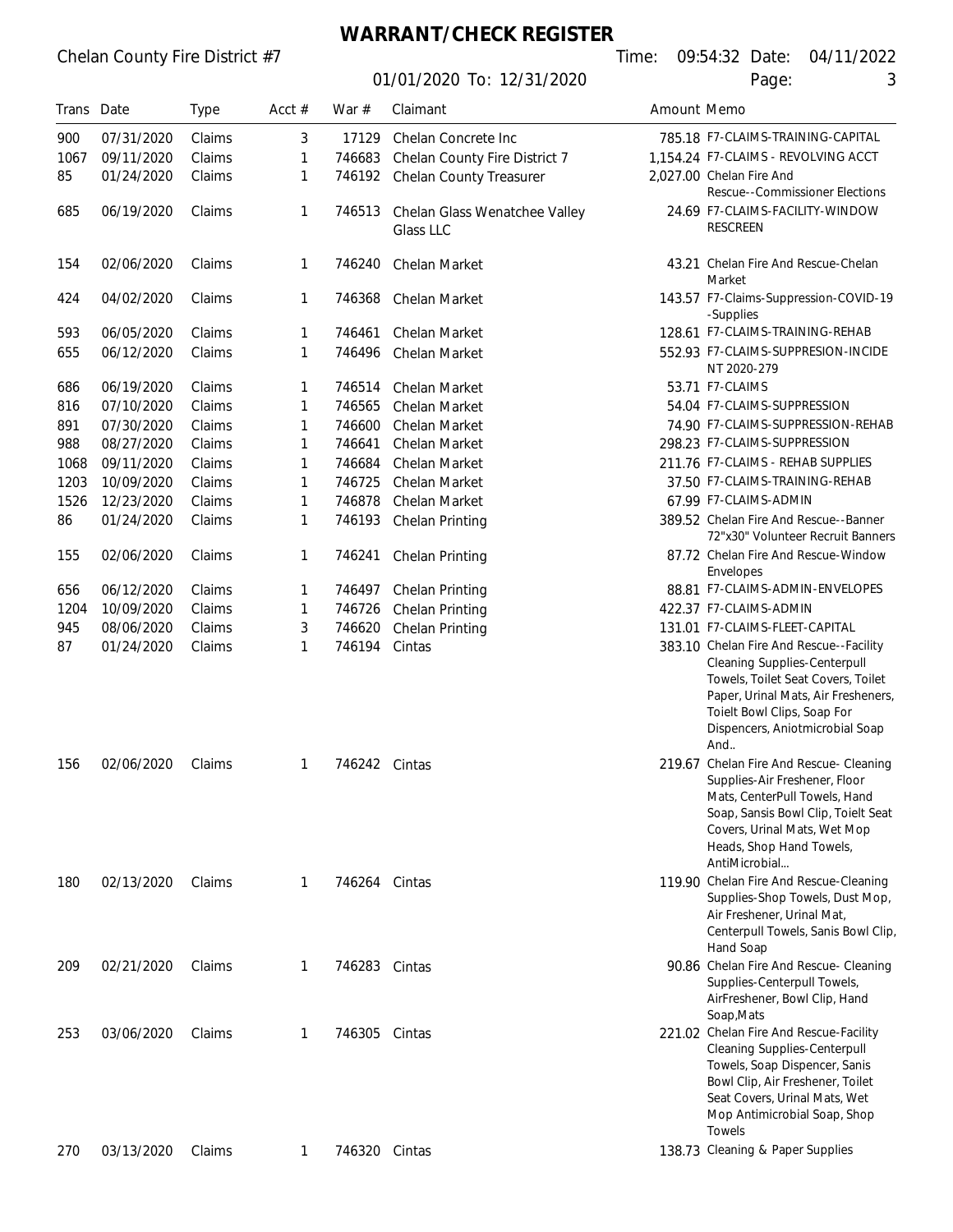## **WARRANT/CHECK REGISTER**

01/01/2020 To: 12/31/2020 **Page:** 

| Trans Date |                   | <b>Type</b> | Acct $#$ | War $#$       | Claimant       | Amount Memo |                                                                                    |
|------------|-------------------|-------------|----------|---------------|----------------|-------------|------------------------------------------------------------------------------------|
| 321        | 03/19/2020        | Claims      | 1        | 746330 Cintas |                |             | 109.24 F7-Claims-Cleaning<br>Supplies-Chelan Fire And<br>Rescue-Cleaning Supplies  |
| 414        | 03/27/2020        | Claims      | 1        | 746359        | Cintas         |             | 179.26 F7-Claims-Facilities-Cleaning<br><b>Supplies</b>                            |
| 425        | 04/02/2020        | Claims      | 1        | 746369        | Cintas         |             | 146.58 F7-Claims-Facilities-Cleaning<br>Supplies                                   |
| 438        | 04/17/2020        | Claims      | 1        | 746381        | Cintas         |             | 176.06 F7-Claims-Facility-Cleaning<br>Supplies                                     |
| 475        | 04/24/2020        | Claims      | 1        | 746400        | Cintas         |             | 95.47 F7-Claims-Facility-Cleaning<br>Supplies                                      |
| 519        | 05/01/2020        | Claims      | 1        | 746419        | Cintas         |             | 179.26 F7-Claims-Facility-Cleaning<br>Supplies                                     |
| 537        | 05/08/2020        | Claims      | 1        | 746428 Cintas |                |             | 134.88 F7-CLAIMS-FACILITY-CLEANING<br><b>SUPPLIES</b>                              |
| 560        | 05/15/2020        | Claims      | 1        | 746442 Cintas |                |             | 123.66 F7-CLAIMS-FACILITY-CLEANING<br><b>SUPPLIES</b>                              |
| 594        | 06/05/2020        | Claims      | 1        | 746462 Cintas |                |             | 410.01 F7-CLAIMS-FACILITY-CLEANING<br><b>SUPPLIES</b>                              |
| 636        | 06/05/2020        | Claims      | 1        | 746486        | Cintas         |             | 159.50 F7-CLAIMS-FACILITY                                                          |
| 657        | 06/12/2020        | Claims      | 1        | 746498        | Cintas         |             | 123.66 F7-CLAIMS-FACILITY-CLENAING<br><b>SUPPLIES</b>                              |
| 687        | 06/19/2020        | Claims      | 1        | 746515        | Cintas         |             | 139.50 F7-CLAIMS-FACILITY-CLEANING<br><b>SUPPLIES</b>                              |
| 790        | 07/03/2020        | Claims      | 1        | 746545        | Cintas         |             | 263.16 F7-CLAIMS-FACILITY                                                          |
| 817        | 07/10/2020        | Claims      | 1        | 746566        | Cintas         |             | 140.69 F7-CLAIMS-FACILITY                                                          |
| 844        | 07/17/2020        | Claims      | 1        | 746576        | Cintas         |             | 165.06 F7-CLAIMS -Cleaning<br>Supplies/paper Products                              |
| 880        | 07/24/2020        | Claims      | 1        | 746590        | Cintas         |             | 140.69 F7-CLAIMS-FACITLITY-CLEANING<br>SUPPLIES-STATION<br>SUPPLIES-PAPER PRODUCTS |
| 892        | 07/30/2020        | Claims      | 1        | 746601 Cintas |                |             | 165.06 F7-CLAIMS-FACILITIES-CLEANING<br>SUPPLIES-PAPER PRODUCTS                    |
| 950        | 08/07/2020        | Claims      | 1        | 746625        | Cintas         |             | 140.69 F7-CLAIMS-FACILITY                                                          |
| 957        | 08/14/2020        | Claims      | 1        | 746628        | Cintas         |             | 165.06 F7-CLAIMS-FACILITY                                                          |
| 989        | 08/27/2020        | Claims      | 1        | 746642        | Cintas         |             | 305.75 F7-CLAIMS-FACILITY- CLEANING<br>SUPPLIES; F7-CLAIMS-FACILITY                |
| 1060       | 09/04/2020 Claims |             | 1        | 746676 Cintas |                |             | 140.69 F7-CLAIMS-FACILITY                                                          |
| 1105       | 09/25/2020        | Claims      | 1        | 746695        | Cintas         |             | 469.73 F7-CLAIMS-FACILITY                                                          |
| 1205       | 10/09/2020        | Claims      | 1        | 746727        | Cintas         |             | 299.85 F7-CLAIMS-FACILITY                                                          |
| 1260       | 10/16/2020        | Claims      | 1        | 746742        | Cintas         |             | 135.82 F7-CLAIMS-FACILITY-UTILITIES                                                |
| 1281       | 10/23/2020        | Claims      | 1        | 746760        | Cintas         |             | 138.42 F7-CLAIMS-FACILITY                                                          |
| 1325       | 11/06/2020        | Claims      | 1        | 746778        | Cintas         |             | 274.29 F7-CLAIMS-FACILITY                                                          |
| 1351       | 11/13/2020        | Claims      | 1        | 746788        | Cintas         |             | 135.87 F7-CLAIMS-FACILITY                                                          |
| 1402       | 11/20/2020        | Claims      | 1        | 746810        | Cintas         |             | 138.42 F7-CLAIMS-FACITLITY                                                         |
| 1428       | 12/04/2020        | Claims      | 1        | 746824        | Cintas         |             | 135.87 F7-CLAIMS-FACILITY                                                          |
| 1472       | 12/10/2020        | Claims      | 1        | 746845        | Cintas         |             | 274.29 F7-CLAIMS-FACILITY                                                          |
| 1511       | 12/18/2020        | Claims      | 1        | 746865        | Cintas         |             | 162.89 F7-CLAIMS-FACILITY                                                          |
| 1527       | 12/23/2020        | Claims      | 1        | 746879        | Cintas         |             | 123.00 F7-CLAIMS-FACILITY                                                          |
| 88         | 01/24/2020        | Claims      | 1        | 746195        | City Of Chelan |             | 505.51 Chelan Fire And Rescue--Hard<br>Water, Garbage, Water                       |
| 181        | 02/13/2020        | Claims      | 1        | 746265        | City Of Chelan |             | 549.23 Chelan Fire And Rescue-Clty                                                 |

Water, City Garbage, City Hard Water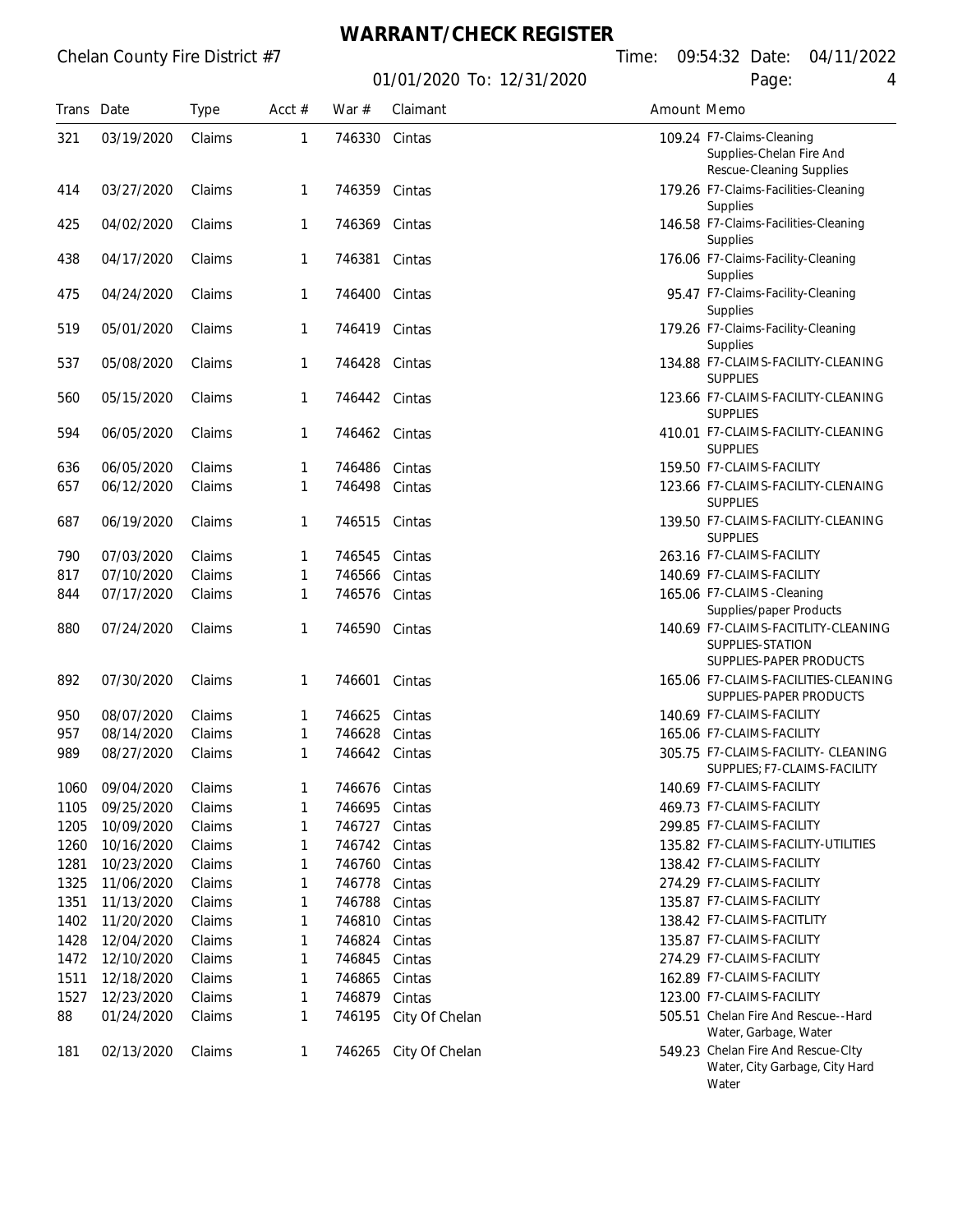## **WARRANT/CHECK REGISTER**

| Trans Date |            | <b>Type</b> | Acct # | War $#$ | Claimant                 | Amount Memo |                                                                                                                                                                                                 |
|------------|------------|-------------|--------|---------|--------------------------|-------------|-------------------------------------------------------------------------------------------------------------------------------------------------------------------------------------------------|
| 322        | 03/19/2020 | Claims      | 1      | 746331  | City Of Chelan           |             | 3.288.32 F7-Claims-Utilities-Chelan Fire<br>And Rescue-City Water, Hard<br>Water, And Garbage;<br>F7-Claims-Annual Property<br>Lease-Chelan Fire And<br>Rescue-Airport Annual Property<br>Lease |
| 439        | 04/17/2020 | Claims      | 1      | 746382  | City Of Chelan           |             | 549.23 F7-Claims-Facilities-Utilities                                                                                                                                                           |
| 561        | 05/15/2020 | Claims      | 1      | 746443  | City Of Chelan           |             | 549.23 F7-CLAIMS-FACILITIES-UTILITIES                                                                                                                                                           |
| 688        | 06/19/2020 | Claims      | 1      | 746516  | City Of Chelan           |             | 549.23 F7-CLAIMS-FACILITY-UTILITIES                                                                                                                                                             |
| 845        | 07/17/2020 | Claims      | 1      | 746577  | City Of Chelan           |             | 598.58 F7-CLAIMS - City Utilities                                                                                                                                                               |
| 990        | 08/27/2020 | Claims      | 1      | 746643  | City Of Chelan           |             | 601.40 F7-CLAIMS-FACILITY                                                                                                                                                                       |
| 1106       | 09/25/2020 | Claims      | 1      | 746696  | City Of Chelan           |             | 614.09 F7-CLAIMS-FACILITY                                                                                                                                                                       |
| 1261       | 10/16/2020 | Claims      | 1      | 746743  | City Of Chelan           |             | 594.35 F7-CLAIMS-FACILITY UTILITIES                                                                                                                                                             |
| 1352       | 11/13/2020 | Claims      | 1      | 746789  | City Of Chelan           |             | 560.51 F7-CLAIMS-FACILITY                                                                                                                                                                       |
| 1512       | 12/18/2020 | Claims      | 1      | 746866  | City Of Chelan           |             | 549.23 F7-CLAIMS-FACILITY                                                                                                                                                                       |
| 987        | 08/20/2020 | Claims      | 3      | 17136   | City of Bellevue         |             | 17,648.00 F7-CLAIMS-APPARATUS<br>PURCHASE-CAPITAL                                                                                                                                               |
| 791        | 07/03/2020 | Claims      | 1      | 746546  | Coaxsher                 |             | 540.00 F7-CLAIMS-SUPPRESSION                                                                                                                                                                    |
| 643        | 06/05/2020 | Claims      | 3      | 17112   | Coaxsher                 |             | 5.095.09 F7-CLAIMS-SUPPRESSION-WILDL<br>AND UNIFORM                                                                                                                                             |
| 784        | 07/02/2020 | Claims      | 3      | 17119   | Coaxsher                 |             | 183.89 F7-CLAIMS-                                                                                                                                                                               |
| 1006       | 08/28/2020 | Claims      | 3      | 17137   | Coaxsher                 |             | 444.03 F7-CLAIMS-SUPPRESSION<br>CAPITAL                                                                                                                                                         |
| 520        | 05/08/2020 | Claims      | 3      | 746420  | Coaxsher                 |             | 2,510.24 F7-Claims-Suppression-Wildland<br>Uniforms                                                                                                                                             |
| 89         | 01/24/2020 | Claims      | 1      | 746196  | Coleman Oil Co           |             | 592.01 Chelan Fire And Rescue-Fleet Fuel                                                                                                                                                        |
| 210        | 02/21/2020 | Claims      | 1      | 746284  | Coleman Oil Co           |             | 566.86 Chelan Fire And Rescue-Fleet Fuel                                                                                                                                                        |
| 323        | 03/19/2020 | Claims      | 1      | 746332  | Coleman Oil Co           |             | 295.07 F7-Claim-Fuel-Chelan Fire And<br>Rescue-Fleet Fuel                                                                                                                                       |
| 440        | 04/17/2020 | Claims      | 1      | 746383  | Coleman Oil Co           |             | 480.41 F7-Claims-Fleet-Fleet Fuel                                                                                                                                                               |
| 562        | 05/15/2020 | Claims      | 1      | 746444  | Coleman Oil Co           |             | 473.32 F7-Claims-Fleet-Fleet Fuel                                                                                                                                                               |
| 689        | 06/19/2020 | Claims      | 1      | 746517  | Coleman Oil Co           |             | 257.20 F7-CLAIMS- FLEET FUEL                                                                                                                                                                    |
| 846        | 07/17/2020 | Claims      | 1      | 746578  | Coleman Oil Co           |             | 299.87 F7-CLAIMS - FUEL                                                                                                                                                                         |
| 991        | 08/27/2020 | Claims      | 1      | 746644  | Coleman Oil Co           |             | 439.62 F7-CLAIMS-FLEET FUEL                                                                                                                                                                     |
| 1107       | 09/25/2020 | Claims      | 1      | 746697  | Coleman Oil Co           |             | 339.74 F7-CLAIMS-FLEET FUEL                                                                                                                                                                     |
| 1262       | 10/16/2020 | Claims      | 1      |         | 746744 Coleman Oil Co    |             | 860.07 F7-CLAIMS-FLEET FUEL                                                                                                                                                                     |
| 1353       | 11/13/2020 | Claims      | 1      | 746790  | Coleman Oil Co           |             | 256.16 F7-CLAIMS-FLEET FUEL                                                                                                                                                                     |
| 1513       | 12/18/2020 | Claims      | 1      | 746867  | Coleman Oil Co           |             | 243.39 F7-CLAIMS-FLEET FUEL                                                                                                                                                                     |
| 90         | 01/24/2020 | Claims      | 1      | 746197  | <b>Confluence Health</b> |             | 1.544.40 Chelan Fire And Rescue--Medical<br>Screenings/Physicals                                                                                                                                |
| 211        | 02/21/2020 | Claims      | 1      | 746285  | Confluence Health        |             | 1.395.00 Chelan Fire And Rescue-Medical<br>Clearance/Physicals                                                                                                                                  |
| 254        | 03/06/2020 | Claims      | 1      | 746306  | Confluence Health        |             | 300.50 Chelan Fire And Rescue-Annual<br>Physical                                                                                                                                                |
| 324        | 03/19/2020 | Claims      | 1      | 746333  | Confluence Health        |             | 2.056.44 F7-Claims-SaferGrant-Chelan Fire<br>And Rescue-Hiring And Testing<br>Safer Grant                                                                                                       |
| 476        | 04/24/2020 | Claims      | 1      | 746401  | Confluence Health        |             | 1,320.98 F7-Claims-                                                                                                                                                                             |
| 595        | 06/05/2020 | Claims      | 1      | 746463  | Confluence Health        |             | 607.28 F7-CLAIMS-SAFER VC-PHYSICALS                                                                                                                                                             |
| 690        | 06/19/2020 | Claims      | 1      | 746518  | Confluence Health        |             | 801.94 F7-CLAIMS-SAFER-VC-GRANT                                                                                                                                                                 |
| 881        | 07/24/2020 | Claims      | 1      | 746591  | Confluence Health        |             | 1,020.00 F7-CLAIMS-SAFER VC-HIRING<br>AND BACKGROUND TESTING,<br>PHYSICALS                                                                                                                      |
| 992        | 08/27/2020 | Claims      | 1      | 746645  | Confluence Health        |             | 628.00 F7-CLAIMS-SAFER VC                                                                                                                                                                       |
| 1282       | 10/23/2020 | Claims      | 1      | 746761  | Confluence Health        |             | 176.40 F7-CLAIMS-SAFER GRANT-HIRING                                                                                                                                                             |
| 1403       | 11/20/2020 | Claims      | 1      | 746811  | Confluence Health        |             | 906.00 F7-CLAIMS-SAFER GRANT<br>PHYSICALS                                                                                                                                                       |
| 1514       | 12/18/2020 | Claims      | 1      | 746868  | Confluence Health        |             | 1,065.96 F7-CLAIMS-SAFER PHYSICALS                                                                                                                                                              |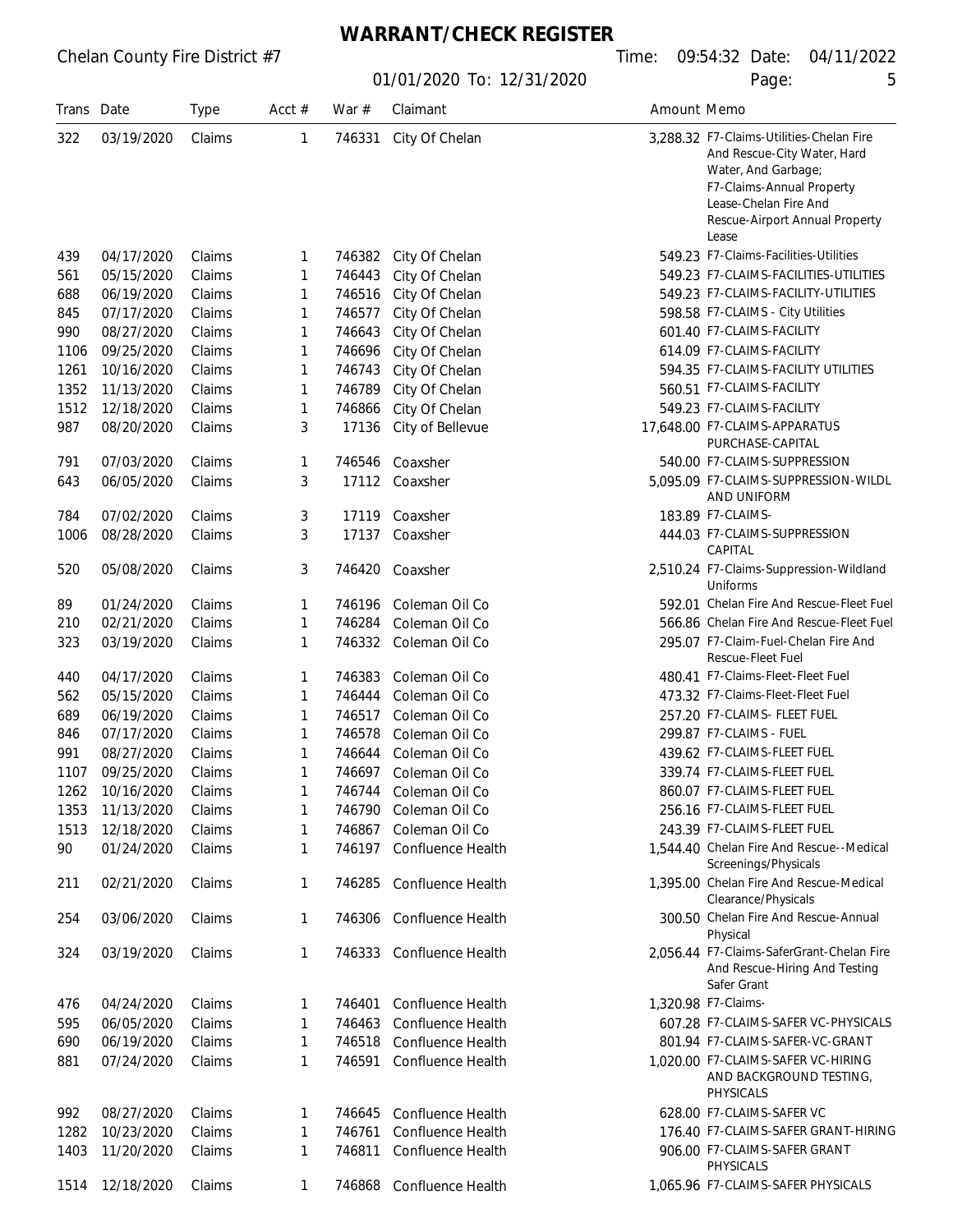#### **WARRANT/CHECK REGISTER**

01/01/2020 To: 12/31/2020 **Page:** 6

|       |            |             |              |          | 1/2020 TO: 12/31/2020                                            |             | ı uyu.                                                                                                |
|-------|------------|-------------|--------------|----------|------------------------------------------------------------------|-------------|-------------------------------------------------------------------------------------------------------|
| Trans | Date       | <b>Type</b> | Acct $#$     | War $#$  | Claimant                                                         | Amount Memo |                                                                                                       |
| 1233  | 10/07/2020 | Claims      | 5            | 19017    | Corperate Trust Services US Bank                                 |             | 300.00 Annual Administrative Bond Fee                                                                 |
| 1506  | 12/09/2020 | Claims      | 5            | 12092020 | Corperate Trust Services US Bank                                 |             | 75,200.00 Bond Payment - Interst &                                                                    |
| 521   | 05/01/2020 | Claims      | 1            | 746421   | Costco                                                           |             | 120.00 F7-Claims-Admin-Costco<br>Membership                                                           |
| 563   | 05/15/2020 | Claims      | $\mathbf{1}$ | 746445   | <b>Cummins Sale and Services</b>                                 |             | 833.91 F7-CLAIMS-FLEET-FLEET REPAIR<br>AND MAINTNANCE PROGRMA                                         |
| 958   | 08/14/2020 | Claims      | 1            | 746629   | <b>Cummins Sale and Services</b>                                 |             | 102.39 F7-CLAIMS-FLEET                                                                                |
| 1263  | 10/16/2020 | Claims      | 1            | 746745   | <b>Cummins Sale and Services</b>                                 |             | 6,732.11 F7-CLAIMS-FLEET                                                                              |
| 847   | 07/17/2020 | Claims      | 1            | 746579   | Curtis                                                           |             | 2,574.70 F7-CLAIMS - Fire Hose                                                                        |
| 953   | 08/13/2020 | Claims      | 3            | 17132    | Curtis                                                           |             | 3,193.24 F7-CLAIMS-SUPPRESSION-CAPITA                                                                 |
| 1212  | 10/09/2020 | Claims      | 1            | 746734   | <b>DBA General Fire Pacific</b><br>Northwest Emergency Equipment |             | 1,237.23 F7-CLAIMS-FLEET-SUPPLIES                                                                     |
| 1410  | 11/20/2020 | Claims      | 1            | 746818   | <b>DBA General Fire Pacific</b><br>Northwest Emergency Equipment |             | 416.41 F7-CLAIMS-FLEEL                                                                                |
| 646   | 06/05/2020 | Claims      | 3            | 17115    | <b>DBA General Fire Pacific</b><br>Northwest Emergency Equipment |             | 7,863.81 F7-CLAIMS-FLEET-CAPITAL                                                                      |
| 785   | 07/02/2020 | Claims      | 3            | 17120    | <b>DBA General Fire Pacific</b>                                  |             | 77.18 F7-CLAIMS-FLEET                                                                                 |
|       | 07/16/2020 | Claims      | 3            | 17128    | Northwest Emergency Equipment<br><b>DBA General Fire Pacific</b> |             | 2,884.03 F71-CLAIMS - Hose And Cable                                                                  |
| 843   |            |             |              |          | Northwest Emergency Equipment                                    |             | Reels                                                                                                 |
| 955   | 08/13/2020 | Claims      | 3            | 17134    | <b>DBA General Fire Pacific</b><br>Northwest Emergency Equipment |             | 241.51 F7-CLAIMS-FLEET-CAPITAL                                                                        |
| 1336  | 11/07/2020 | Claims      | 3            | 17155    | <b>DBA General Fire Pacific</b><br>Northwest Emergency Equipment |             | 363.10 F7-CLAIMS-SUPPRESSION                                                                          |
| 110   | 01/24/2020 | Claims      | 1            | 746217   | <b>DBA Vector Solutions Target</b><br>Solutions Learning, LLC    |             | 6,280.00 Chelan Fire And Rescue--Training<br>Module                                                   |
| 1354  | 11/13/2020 | Claims      | 1            | 746791   | Door Tech                                                        |             | 217.69 F7-CLAIMS                                                                                      |
| 157   | 02/06/2020 | Claims      | 1            | 746243   | Doug's Diesel                                                    |             | 143.53 Chelan Fire And<br>Rescue-Thermostat                                                           |
| 91    | 01/24/2020 | Claims      | 1            | 746198   | Douglas Co Treasurer                                             |             | 3,286.72 Chelan Fire And<br>Rescue--RiverCom 911 Dispatch<br>Services                                 |
| 182   | 02/13/2020 | Claims      | 1            |          | 746266 Douglas Co Treasurer                                      |             | 3,286.74 Chelan Fire And Resuce-RiverCom<br>911 Dispatch Services                                     |
| 325   | 03/19/2020 | Claims      | 1            | 746334   | Douglas Co Treasurer                                             |             | 3,286.74 F7-Claims-Communications-Chela<br>n Fire And Rescue-RiverCom 911<br><b>Dispatch Services</b> |
| 441   | 04/17/2020 | Claims      | 1            | 746384   | Douglas Co Treasurer                                             |             | 3,286.74 F7-Claims-Communications-River<br>Com 911 Dispatch Services                                  |
| 564   | 05/15/2020 | Claims      | 1            | 746446   | Douglas Co Treasurer                                             |             | 3,286.74 F7-CLAIMS-COMMUNICATIONS-<br>RIVERCOM 911 DISPATCH<br><b>SERVICES</b>                        |
| 691   | 06/19/2020 | Claims      | 1            | 746519   | Douglas Co Treasurer                                             |             | 3,286.74 F7-CLAIMS-COMMUNICATIONS-<br>DISPATCH-RIVERCOM911                                            |
| 848   | 07/17/2020 | Claims      | 1            | 746580   | Douglas Co Treasurer                                             |             | 3,286.74 F7-CLAIMS -DISPATCH SERVICES                                                                 |
| 959   | 08/14/2020 | Claims      | 1            | 746630   | Douglas Co Treasurer                                             |             | 3,286.74 F7-CLAIMS-COMMUNICATIONS                                                                     |
| 1069  | 09/11/2020 | Claims      | 1            | 746685   | Douglas Co Treasurer                                             |             | 3,286.74 F7-CLAIMS- DISPATCH                                                                          |
| 1264  | 10/16/2020 | Claims      | 1            | 746746   | Douglas Co Treasurer                                             |             | 3,286.74 F7-CLAIMS-COMMUNICATION<br><b>DISPATCH SERVICES</b>                                          |
| 1355  | 11/13/2020 | Claims      | 1            | 746792   | Douglas Co Treasurer                                             |             | 3,286.74 F7-CLAIMS-RIVERCOM 911<br>DISTPATCH EMERGENCY<br><b>SERVICES</b>                             |
| 1473  | 12/10/2020 | Claims      | 1            | 746846   | Douglas Co Treasurer                                             |             | 3,286.72 F7-CLAIMS-COMMUNICATIONS                                                                     |
| 792   | 07/03/2020 | Claims      | 1            | 746547   | Douglas County Fire Dist. 4                                      |             | 341.58 F7-CLAIMS-AID UNIFORM                                                                          |
| 1528  | 12/23/2020 | Claims      | 1            | 746880   | Douglas County Fire Dist. 4                                      |             | 1,701.62 F7-CLAIMS-SAFER                                                                              |

434 04/16/2020 Claims 3 746377 Douglas County Fire Dist. 4 341.58 F7-Claims-SaferVFFGrant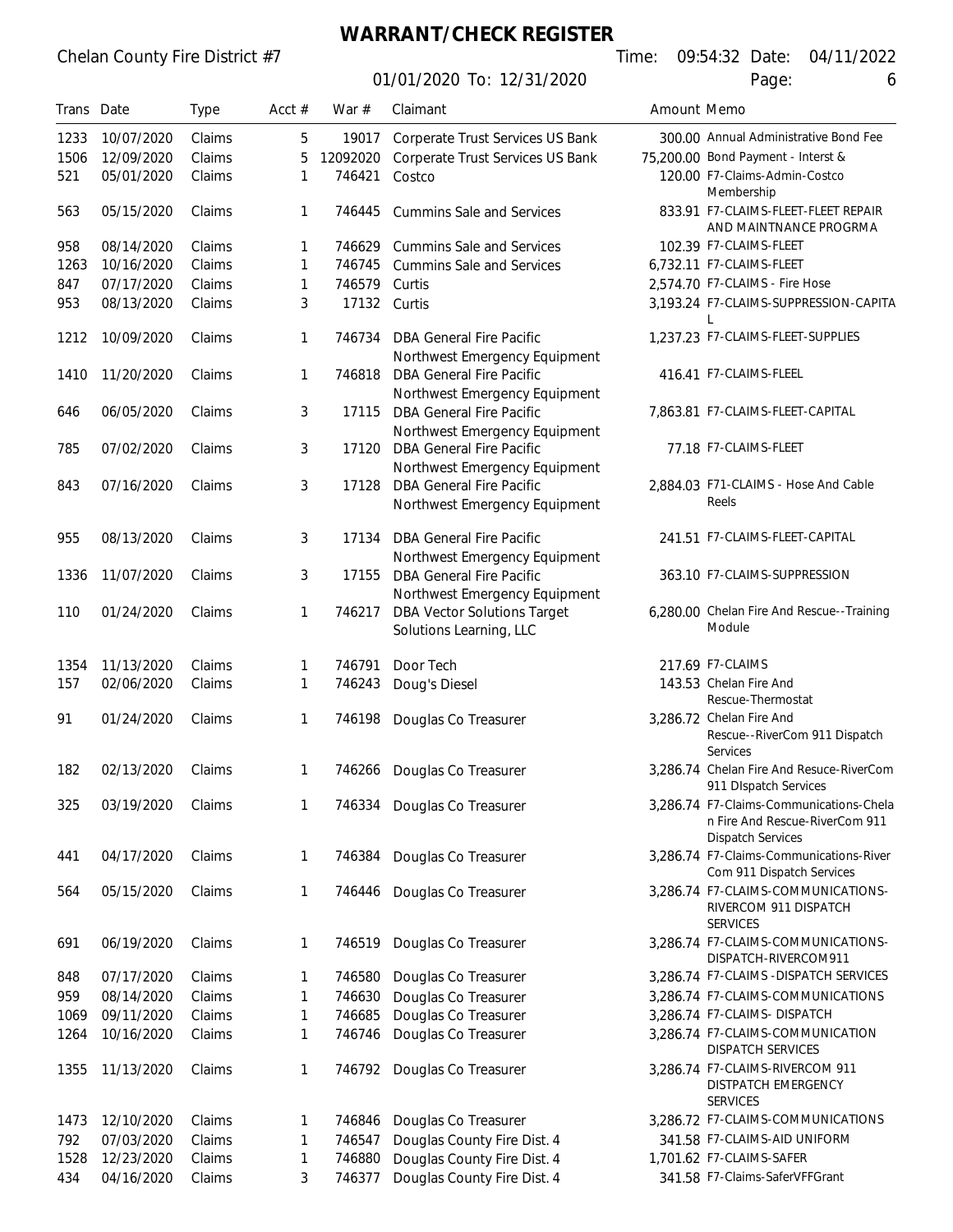## **WARRANT/CHECK REGISTER**

01/01/2020 To: 12/31/2020 Page: 7

Timothy Lemon Plaque For Flag

Case

| Trans Date |            | <b>Type</b> | Acct $#$ | War $#$ | Claimant                            | Amount Memo |                                                                                 |
|------------|------------|-------------|----------|---------|-------------------------------------|-------------|---------------------------------------------------------------------------------|
| 1108       | 09/25/2020 | Claims      | 1        | 746698  | <b>EMSconnect, LLC</b>              |             | 90.00 F7-CLAIMS-EMS                                                             |
| 1206       | 10/09/2020 | Claims      | 1        | 746728  | <b>EMSconnect, LLC</b>              |             | 96.00 F7-CLAIMS-EMS SERVICES                                                    |
| 1404       | 11/20/2020 | Claims      | 1        | 746812  | <b>EMSconnect, LLC</b>              |             | 84.00 F7-CLAIMS-TRAINING                                                        |
| 1474       | 12/10/2020 | Claims      | 1        | 746847  | <b>EMSconnect, LLC</b>              |             | 84.00 F7-CLAIMS-EMS                                                             |
| 1475       | 12/10/2020 | Claims      | 1        | 746848  | <b>ESO Solutions, INC Emergency</b> |             | 3,023.47 F7-CLAIMS-ADMIN-FIRE                                                   |
|            |            |             |          |         | Reporting                           |             | <b>SOFTWARE</b>                                                                 |
| 92         | 01/24/2020 | Claims      | 1        | 746199  | Eisenhard Appraisal Service         |             | 550.00 Chelan Fire And Rescue--Rural<br>Bare Land Appraisal Of ST. 75           |
| 158        | 02/06/2020 | Claims      | 1        | 746244  | Fire Service Repair LLC             |             | 946.01 Chelan Fire And Rescue-Fleet<br>Repair                                   |
| 596        | 06/05/2020 | Claims      | 1        | 746464  | Fire Service Repair LLC             |             | 117.43 F7-CLAIMS-FLEET                                                          |
| 793        | 07/03/2020 | Claims      | 1        | 746548  | Fire Service Repair LLC             |             | 550.60 F7-CLAIMS-FLEET                                                          |
| 271        | 03/13/2020 | Claims      | 1        | 746321  | Fire Service Repair Parts           |             | 89.53 Pull Primer T Handle - E-74                                               |
| 174        | 02/07/2020 | Claims      | 3        | 17106   | <b>Firefighter Mattresses LLC</b>   |             | 1,970.00 Chelan Fire And<br><b>Rescue-Mattresses For Dorms</b>                  |
| 1566       | 09/25/2020 | Claims      | 3        | 747011  | G3 Fire, LLC                        |             | 7,989.60 F7-CLAIMS-M1083 TANK                                                   |
| 94         | 01/24/2020 | Claims      | 1        | 746201  | <b>GREATER WENATCHEE EMS &amp;</b>  |             | 862.92 Chelan Fire And Rescue--2020                                             |
|            |            |             |          |         | TRAUMA CARE COUN                    |             | Greater Wenatchee EMS Council<br>--Agency Base Fee And BLS<br>Provider Base Fee |
| 160        | 02/06/2020 | Claims      | 1        | 746246  | <b>Galls/Blumenthal Uniforms</b>    |             | 653.86 Chelan Fire And Rescue-Admin<br>Uniform, Commissioner Uniform            |
| 213        | 02/21/2020 | Claims      | 1        | 746287  | Galls/Blumenthal Uniforms           |             | 491.44 Chelan Fire And Rescue-Reflective<br>Screen Print Jackets                |
| 256        | 03/06/2020 | Claims      | 1        | 746308  | Galls/Blumenthal Uniforms           |             | 83.98 Chelan Fire And Rescue- 5.11 1/4<br>Zip Job Shirt                         |
| 427        | 04/02/2020 | Claims      | 1        | 746371  | Galls/Blumenthal Uniforms           |             | 171.35 F7-Claims-Admin-Uniforms                                                 |
| 522        | 05/01/2020 | Claims      | 1        | 746422  | <b>Galls/Blumenthal Uniforms</b>    |             | 84.69 F7-Claims-Admin-Uniform                                                   |
| 693        | 06/19/2020 | Claims      | 1        | 746521  | Galls/Blumenthal Uniforms           |             | 1,850.30 F7--CLAIMS-UNIFORMS-STOCK<br><b>SUPPLY</b>                             |
| 794        | 07/03/2020 | Claims      | 1        | 746549  | Galls/Blumenthal Uniforms           |             | 827.95 F7-CLAIMS-UNIFORMS                                                       |
| 1070       | 09/11/2020 | Claims      | 1        | 746686  | <b>Galls/Blumenthal Uniforms</b>    |             | 503.20 F-7 Claims - VOL SHIRTS                                                  |
| 1265       | 10/16/2020 | Claims      | 1        | 746747  | Galls/Blumenthal Uniforms           |             | 172.95 F7-CLAIMS                                                                |
| 1356       | 11/13/2020 | Claims      | 1        | 746793  | <b>Galls/Blumenthal Uniforms</b>    |             | 68.76 F7-CLAIMS-ADMIN UNIFORMS                                                  |
| 1101       | 09/24/2020 | Claims      | 3        | 17144   | <b>Graybeal Signs</b>               |             | 1,296.12 F7-CLAIMS-M1083                                                        |
| 95         | 01/24/2020 | Claims      | 1        |         | 746202 Green Petroleum              |             | 763.43 Chelan Fire And Rescue-Fleet Fuel                                        |
| 161        | 02/06/2020 | Claims      | 1        | 746247  | Green Petroleum                     |             | 375.07 Chelan Fire And Rescue-Fleet Fuel                                        |
| 183        | 02/13/2020 | Claims      | 1        | 746267  | Green Petroleum                     |             | 385.40 Chelan Fire And Rescue-Fleet Fuel                                        |
| 327        | 03/19/2020 | Claims      | 1        | 746336  | Green Petroleum                     |             | 961.83 F7-Claims-Fuel-Chelan Fire And<br><b>Rescue-Fleet Fuel</b>               |
| 415        | 03/27/2020 | Claims      | 1        | 746360  | Green Petroleum                     |             | 950.25 F7-Claims-Fleet-Fleet Fuel                                               |
| 442        | 04/17/2020 | Claims      | 1        | 746385  | Green Petroleum                     |             | 270.66 F7-Claims-Fleet-Fleet Fuel                                               |
| 694        | 06/19/2020 | Claims      | 1        | 746522  | Green Petroleum                     |             | 3,557.11 F7-CLAIMS-FUEL                                                         |
| 819        | 07/10/2020 | Claims      | 1        | 746568  | Green Petroleum                     |             | 1,700.45 F7-CLAIMS-FLEET-FUEL                                                   |
| 882        | 07/24/2020 | Claims      | 1        | 746592  | Green Petroleum                     |             | 762.28 F7-CLAIMS-FLEET-FUEL                                                     |
| 960        | 08/14/2020 | Claims      | 1        | 746631  | Green Petroleum                     |             | 1,234.01 F7-CLAMIS-FLEET-FUEL                                                   |
| 993        | 08/27/2020 | Claims      | 1        | 746646  | <b>Green Petroleum</b>              |             | 812.82 F7-CLAIMS-FLEET FUEL                                                     |
| 1071       | 09/11/2020 | Claims      | 1        | 746687  | Green Petroleum                     |             | 828.15 F-7 Claims - FUEL                                                        |
| 1207       | 10/09/2020 | Claims      | 1        | 746729  | Green Petroleum                     |             | 2,003.76 F7-CLAIMS-FLEET FUEL                                                   |
| 1357       | 11/13/2020 | Claims      | 1        | 746794  | Green Petroleum                     |             | 2,410.64 F7-CLAIMS-FLEET FUEL                                                   |
| 1476       | 12/10/2020 | Claims      | 1        | 746849  | Green Petroleum                     |             | 1.275.94 F7-CLAIMS-FLEET FUEL;<br>F7-CLAIMS-FLEET FUEL                          |
| 1529       | 12/23/2020 | Claims      | 1        |         | 746881 Green Petroleum              |             | 501.30 F7-CLAIMS-FLEET FUEL                                                     |
| 96         | 01/24/2020 | Claims      | 1        |         | 746203 Haglund's Trophies           |             | 16.77 Chelan Fire And Rescue-Fire Chief                                         |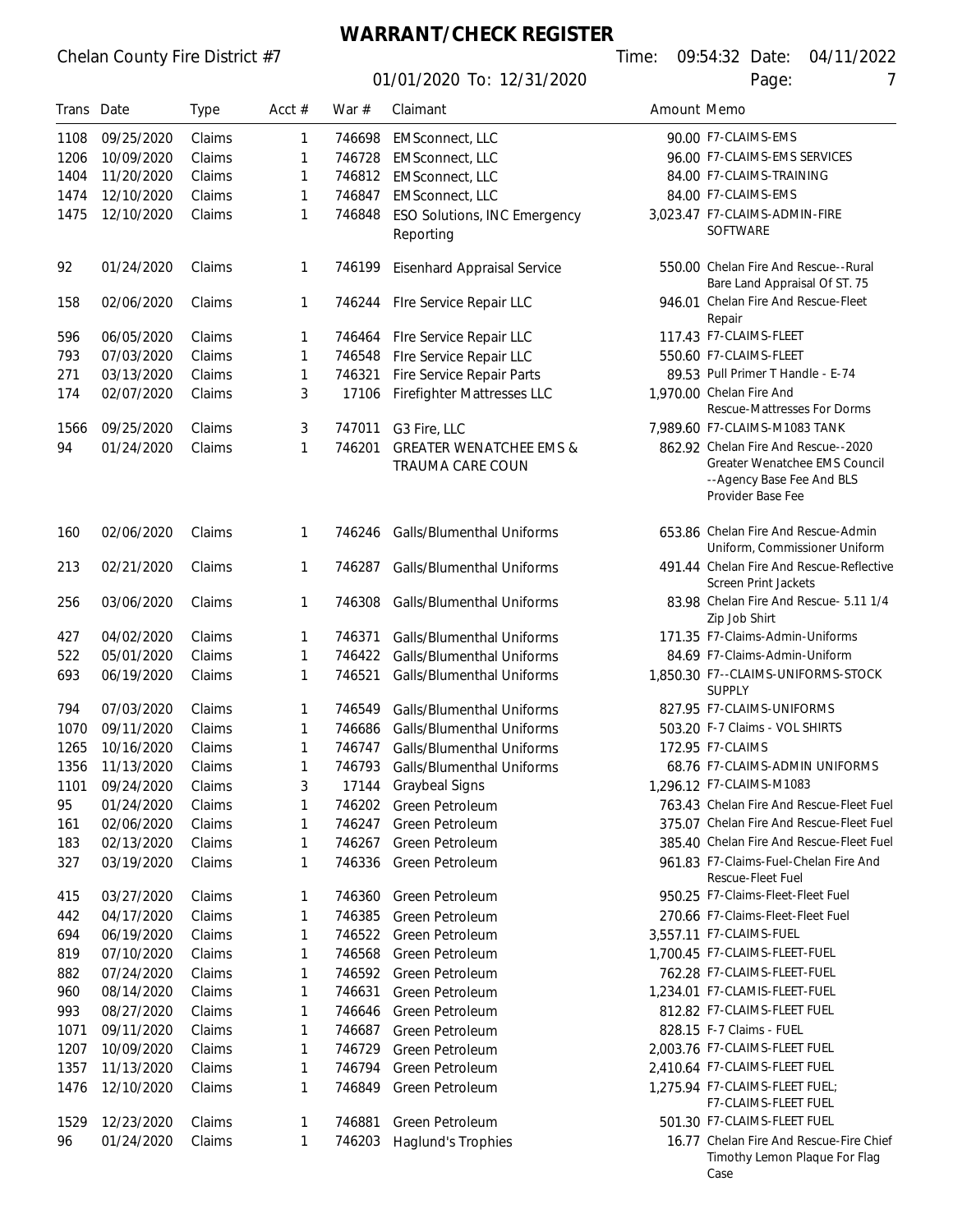#### **WARRANT/CHECK REGISTER**

01/01/2020 To: 12/31/2020 Page: 8

| Trans | Date       | <b>Type</b> | Acct $#$ | War $#$ | Claimant                                            | Amount Memo |                                                                                                          |
|-------|------------|-------------|----------|---------|-----------------------------------------------------|-------------|----------------------------------------------------------------------------------------------------------|
| 328   | 03/19/2020 | Claims      | 1        | 746337  | Haglund's Trophies                                  |             | 945.74 F7-Claims-Admin-Chelan Fire And<br>Rescue-Annual Awards For Annual<br>Regognition Ceremony        |
| 455   | 04/17/2020 | Claims      | 1        | 746398  | Haglund's Trophies                                  |             | 945.74 F7-Claims-Admin Awards For<br>Annual Recogn Ceremony                                              |
| 946   | 08/06/2020 | Claims      | 3        | 746621  | Halverson Auto Body Inc                             |             | 5,951.23 F7-CLAIMS-FLEET-CAPITAL                                                                         |
| 1358  | 11/13/2020 | Claims      | 1        | 746795  | <b>Hanson Electric</b>                              |             | 251.39 F7-CLAIMS                                                                                         |
| 1283  | 10/23/2020 | Claims      | 1        | 746762  | Harvest Valley Pest Control                         |             | 425.62 F7-CLAIMS-FACILITY                                                                                |
| 1407  | 11/20/2020 | Claims      | 1        | 746815  | High Country Batteries Okanogan                     |             | 855.16 F7-CLAIMS-TIRES                                                                                   |
|       |            |             |          |         | Tire Factory Inc                                    |             |                                                                                                          |
| 1256  | 10/15/2020 | Claims      | 3        | 17150   | High Country Batteries Okanogan<br>Tire Factory Inc |             | 982.97 F7-CLAIMS-FLEET-M1083                                                                             |
| 162   | 02/06/2020 | Claims      | 1        | 746248  | Hometown Hearing                                    |             | 1,065.00 Chelan Fire And<br>Rescue-Screenings/Testing                                                    |
| 443   | 04/17/2020 | Claims      | 1        | 746386  | Hughes Fire Equipment                               |             | wrong vender                                                                                             |
| 539   | 05/08/2020 | Claims      | 1        | 746430  | Hughes Fire Equipment                               |             | 273.56 F7-CLAIMS-FLEET-FLEET REPAIR<br>AND MAINTNANCE                                                    |
| 883   | 07/24/2020 | Claims      | 1        | 746593  | <b>IAFC MEMBERSHIP</b>                              |             | 260.00 F7-CLAIMS-IAFC MEMBERSHIP<br>DUES-09/01/2020-08/31/2021                                           |
| 1477  | 12/10/2020 | Claims      | 1        | 746850  | <b>IAFC MEMBERSHIP</b>                              |             | 255.00 F7-CLAIMS-MEMEBRSHIPS                                                                             |
| 97    | 01/24/2020 | Claims      | 1        | 746204  | IBS Incorporated                                    |             | 124.24 Chelan Fire And Rescue--Shop<br>Supplies-Flat Washers, Drill Bits,<br><b>Straight Nose Pliers</b> |
| 163   | 02/06/2020 | Claims      | 1        | 746249  | IBS Incorporated                                    |             | 182.10 Chelan Fire And Rescue-Shop<br><b>Supplies</b>                                                    |
| 257   | 03/06/2020 | Claims      | 1        | 746309  | IBS Incorporated                                    |             | 167.44 Chelan Fire And Rescue-Shop<br>Supplies                                                           |
| 428   | 04/02/2020 | Claims      | 1        | 746372  | IBS Incorporated                                    |             | 220.17 F7-Claims-Fleet-Shop Supplies                                                                     |
| 540   | 05/08/2020 | Claims      | 1        | 746431  | IBS Incorporated                                    |             | 44.26 F7-CLAIMS-FLEET-FLEET SUPPLIES                                                                     |
| 598   | 06/05/2020 | Claims      | 1        | 746466  | IBS Incorporated                                    |             | 183.31 F7-CLAIMS-FLEET                                                                                   |
| 795   | 07/03/2020 | Claims      | 1        | 746550  | IBS Incorporated                                    |             | 123.35 F7-CLAIMS-FLEET-SHOP SUPPLIES                                                                     |
| 820   | 07/10/2020 | Claims      | 1        | 746569  | IBS Incorporated                                    |             | 68.45 F7-CLAIMS-FLEET                                                                                    |
| 893   | 07/30/2020 | Claims      | 1        | 746602  | IBS Incorporated                                    |             | 416.14 F7-CLAIMS-FLEET                                                                                   |
| 994   | 08/27/2020 | Claims      | 1        | 746647  | IBS Incorporated                                    |             | 620.65 F7-CLAIMS-FLEET                                                                                   |
| 1208  | 10/09/2020 | Claims      | 1        | 746730  | IBS Incorporated                                    |             | 611.32 F7-CLAIMS-FLEET                                                                                   |
| 1359  | 11/13/2020 | Claims      | 1        | 746796  | IBS Incorporated                                    |             | 268.98 F7-CLAIMS-FLEET SUPPLIES:<br>F7-CLAIMS-SHOP SUPPLIES                                              |
| 1429  | 12/04/2020 | Claims      | 1        | 746825  | IBS Incorporated                                    |             | 394.50 F7-CLAIMS                                                                                         |
| 1530  | 12/23/2020 | Claims      | 1        | 746882  | IBS Incorporated                                    |             | 515.30 F7-CLAIMS-FLEET                                                                                   |
| 658   | 06/12/2020 | Claims      | 1        | 746499  | <b>IRON MOUNTAIN</b>                                |             | 373.72 F7-CLAIMS-ADMIN                                                                                   |
| 659   | 06/12/2020 | Claims      | 1        | 746500  | Ice House LLC                                       |             | 85.50 F7-CLAIMS-SUPPRESSION-ICE-IN<br>VOICE45-003628                                                     |
| 796   | 07/03/2020 | Claims      | 1        | 746551  | Ice House LLC                                       |             | 112.50 F7-CLAIMS-SUPPRESSION                                                                             |
| 850   | 07/17/2020 | Claims      | 1        | 746582  | Ice House LLC                                       |             | 112.50 F7-CLAIMS - REHAB SUPPLY                                                                          |
| 894   | 07/30/2020 | Claims      | 1        | 746603  | Ice House LLC                                       |             | 123.75 F7-CLAIMS-SUPPRESSION                                                                             |
| 1072  | 09/11/2020 | Claims      | 1        | 746688  | Ice House LLC                                       |             | 96.75 F-7 Claims-REHAB                                                                                   |
| 1109  | 09/25/2020 | Claims      | 1        | 746699  | Ice House LLC                                       |             | 175.50 F7-CLAIMS-SUPPRESSION                                                                             |
| 951   | 08/07/2020 | Claims      | 1        | 746626  | Interstate Sign Products, Inc.                      |             | 435.34 F7-CLAIMS-PREVENTION                                                                              |
| 961   | 08/14/2020 | Claims      | 1        | 746632  | Interstate Sign Products, Inc.                      |             | 96.00 F7-CLAIMS-PREVENTION                                                                               |
| 821   | 07/10/2020 | Claims      | 1        | 746570  | Irish Iron                                          |             | 433.20 F7-CLAIMS                                                                                         |
| 1110  | 09/25/2020 | Claims      | 1        | 746700  | Irish Iron                                          |             | 587.31 F7-CLAIMS-FLEET                                                                                   |
| 249   | 03/04/2020 | Claims      | 3        | 17109   | Irish Iron                                          |             | 456.06 Chelan Fire And Rescue-Irish Iron<br>Aluminum Plate For Slip Tank                                 |
| 1007  | 08/28/2020 | Claims      | 3        | 17138   | Irish Iron                                          |             | 96.86 F7-CLAIMS-FLEET-M1083                                                                              |
| 1335  | 11/07/2020 | Claims      | 3        | 17154   | Irish Iron                                          |             | 1,515.45 F7-CLAIMS-FLEET                                                                                 |
| 947   | 08/06/2020 | Claims      | 3        | 746622  | Irish Iron                                          |             | 106.86 F7-CLAIMS-FLEET-CAPITAL                                                                           |
| 1486  | 12/11/2020 | Claims      | 3        | 746859  | Irish Iron                                          |             | 356.75 F7-CLAIMS-FLEET-CAPITAL                                                                           |

12/24/2020 Claims 3 746885 Irish Iron 103.70 F7-CLAIMS-FLEET CAPITAL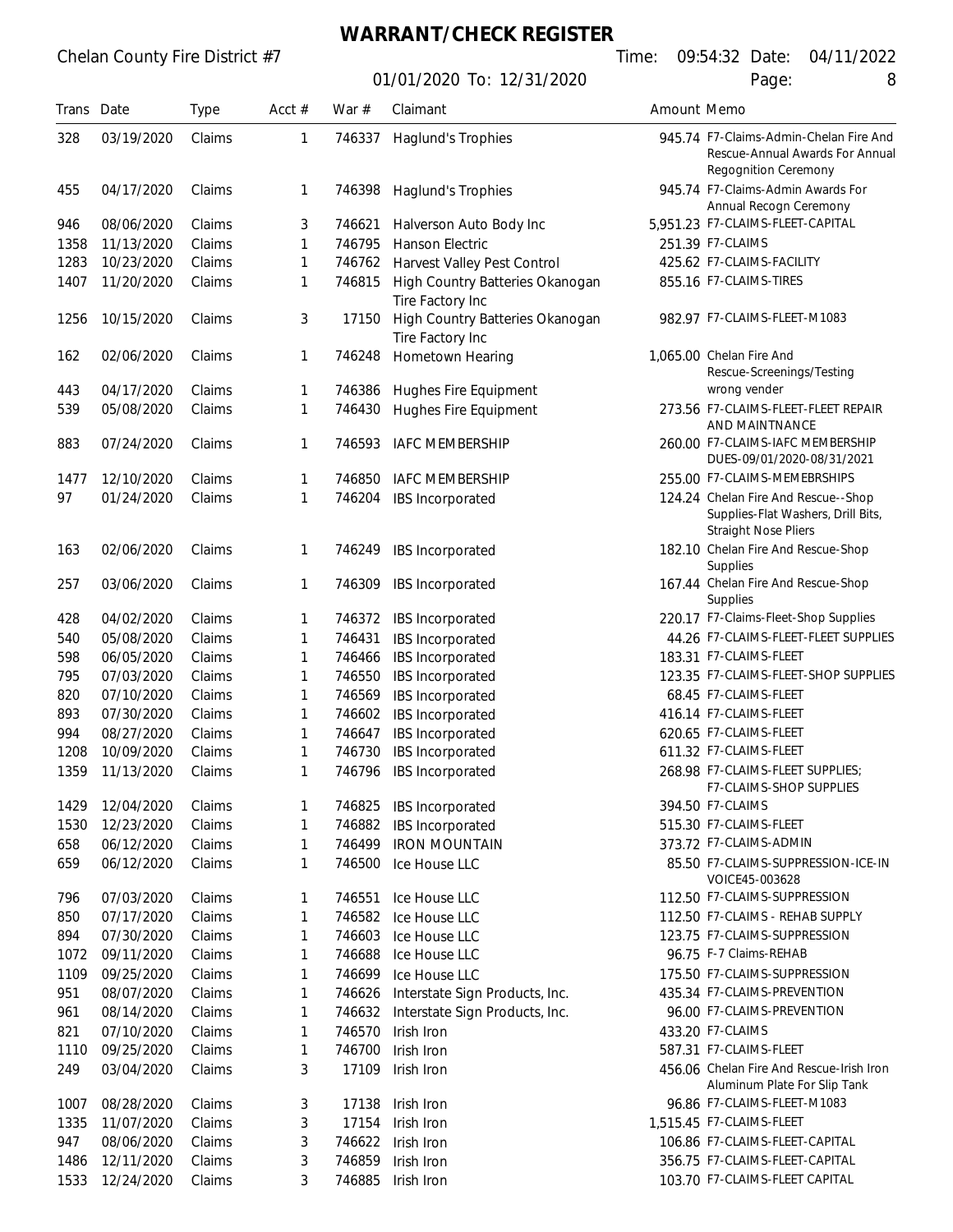## **WARRANT/CHECK REGISTER**

01/01/2020 To: 12/31/2020 Page: 9

| Trans Date |            | <b>Type</b> | Acct $#$ | War $#$ | Claimant                                       | Amount Memo |                                                                                           |
|------------|------------|-------------|----------|---------|------------------------------------------------|-------------|-------------------------------------------------------------------------------------------|
| 1111       | 09/25/2020 | Claims      | 1        | 746701  | Jared Eygabroad                                |             | 3,000.00 F7-CLAIMS-PUB ED                                                                 |
| 164        | 02/06/2020 | Claims      | 1        | 746250  | Jerry's Auto Supply                            |             | 45.21 Chelan Fire And Rescue-Supplies                                                     |
| 184        | 02/13/2020 | Claims      | 1        | 746268  | Jerry's Auto Supply                            |             | 139.91 Chelan Fire And Rescue-Supplies                                                    |
| 444        | 04/17/2020 | Claims      | 1        | 746387  | Jerry's Auto Supply                            |             | 452.87 F7-Claims-Fleet-Supplies                                                           |
| 566        | 05/15/2020 | Claims      | 1        | 746448  | Jerry's Auto Supply                            |             | 4.86 F7-CLAIMS-SUPPRESSION-REPAIR<br>AND MAINTNANCE                                       |
| 895        | 07/30/2020 | Claims      | 1        | 746604  | Jerry's Auto Supply                            |             | 602.50 F7-CLAIMS-SUPPLIES                                                                 |
| 995        | 08/27/2020 | Claims      | 1        | 746648  | Jerry's Auto Supply                            |             | 225.42 F7-CLAIMS-SUPPLIES                                                                 |
| 1266       | 10/16/2020 | Claims      | 1        | 746748  | Jerry's Auto Supply                            |             | 430.99 F7-CLAIMS-SUPPLIES                                                                 |
| 1360       | 11/13/2020 | Claims      | 1        | 746797  | Jerry's Auto Supply                            |             | 197.18 F7-CLAIMS-SUPPLIES                                                                 |
| 1478       | 12/10/2020 | Claims      | 1        | 746851  | Jerry's Auto Supply                            |             | 20.19 F7-CLAIMS-SUPPLIES                                                                  |
| 901        | 07/31/2020 | Claims      | 3        | 17130   | Jerry's Auto Supply                            |             | 669.51 F7-CLAIMS-SUPPLIES-CAPITAL                                                         |
| 1008       | 08/28/2020 | Claims      | 3        | 17139   | Jerry's Auto Supply                            |             | 95.16 F7-CLAIMS-FLEET CAPITAL                                                             |
| 1102       | 09/24/2020 | Claims      | 3        | 17145   | Jerry's Auto Supply                            |             | 66.18 F7-CLAIMS-SUPPLIES                                                                  |
| 1255       | 10/15/2020 | Claims      | 3        | 17149   | Jerry's Auto Supply                            |             | 331.53 F7-CLAIMS-SUPPLIES                                                                 |
| 1347       | 11/12/2020 | Claims      | 3        | 17157   | Jerry's Auto Supply                            |             | 20.05 F7-CLAIMS-SUPPLIES                                                                  |
| 556        | 05/14/2020 | Claims      | 3        | 746438  | Jerry's Auto Supply                            |             | 961.44 F7-CLAIMS-SUPPRESSION-CAPITA<br>L                                                  |
| 1487       | 12/11/2020 | Claims      | 3        | 746860  | Jerry's Auto Supply                            |             | 248.26 F7-CLAIMS-SUPPLIES-CAPITAL                                                         |
| 258        | 03/06/2020 | Claims      | 1        | 746310  | Jess Auto, Omak                                |             | 799.86 Chelan Fire And Rescue-Repair On                                                   |
|            |            |             |          |         |                                                |             | EGR And Check Engine Light On<br>Truck                                                    |
| 599        | 06/05/2020 | Claims      | 1        | 746467  | Jess Auto, Omak                                |             | 1,314.02 F7-CLAIMS-FLEET-REPAIR AND<br>MAINTENANCE                                        |
| 797        | 07/03/2020 | Claims      | 1        | 746552  | Jess Auto, Omak                                |             | 1,054.31 F7-CLAIMS-FLEET                                                                  |
| 798        | 07/03/2020 | Claims      | 1        | 746553  | Jess Ford of Grand Coulee                      |             | 356.17 F7-CLAIMS-FLEET                                                                    |
| 1209       | 10/09/2020 | Claims      | 1        | 746731  | Jim Oatey                                      |             | 312.17 F7-CLAIMS-AID UNIFORMS                                                             |
| 1100       | 09/24/2020 | Claims      | 3        | 17143   | Jim Oatey                                      |             | Wrong Vendor                                                                              |
| 320        | 03/19/2020 | Claims      | 1        | 746329  | John and Kathy Amaral                          |             | 1,302.70 F7-Claims-Admin-Chelan Fire And<br>Rescue-Annual Recogniction<br>Awards Ceremony |
| 165        | 02/06/2020 | Claims      | 1        | 746251  | Kelley Imaging System Kelley<br>Connect        |             | 77.44 Chelan Fire And Resuce-Kyrocera<br>Printer/Copier Supplies                          |
| 185        | 02/13/2020 | Claims      | 1        | 746269  | Kelley Imaging System Kelley<br>Connect        |             | 219.78 Chelan Fire And Rescue-Kyrocera<br>Monthly Contract Fees                           |
| 214        | 02/21/2020 | Claims      | 1        | 746288  | Kelley Imaging System Kelley<br>Connect        |             | 146.74 Chelan Fire And Rescue-Bullpen<br><b>Printer Contract Fees</b>                     |
| 259        | 03/06/2020 | Claims      | 1        | 746311  | Kelley Imaging System Kelley<br>Connect        |             | 64.98 Chelan Fire And Rescue-Service<br>Call-Printer Setup                                |
| 272        | 03/13/2020 | Claims      | 1        |         | 746322 Kelley Imaging System Kelley<br>Connect |             | 442.82 Printer Monthly Fee Contract                                                       |
| 445        | 04/17/2020 | Claims      | 1        |         | 746388 Kelley Imaging System Kelley<br>Connect |             | 402.50 F7-Claims-Admin-Kyrocera And<br><b>Lexmark Contract Fees</b>                       |
| 478        | 04/24/2020 | Claims      | 1        | 746403  | Kelley Imaging System Kelley<br>Connect        |             | 609.84 F7-Claims-Admin-Pritning<br>Fees-Kent, WA                                          |
| 567        | 05/15/2020 | Claims      | 1        | 746449  | Kelley Imaging System Kelley<br>Connect        |             | 515.06 F7-CLAIMS-ADMIN-PRINTER FEES                                                       |
| 660        | 06/12/2020 | Claims      | 1        | 746501  | Kelley Imaging System Kelley<br>Connect        |             | 236.18 F7-CLAIMS-ADMIN-KYROCERA                                                           |
| 799        | 07/03/2020 | Claims      | 1        | 746554  | Kelley Imaging System Kelley<br>Connect        |             | 328.17 F7-CLAIMS-ADIM                                                                     |
| 962        | 08/14/2020 | Claims      | 1        | 746633  | Kelley Imaging System Kelley                   |             | 218.98 F7-CLAIM-ADMIN                                                                     |

Connect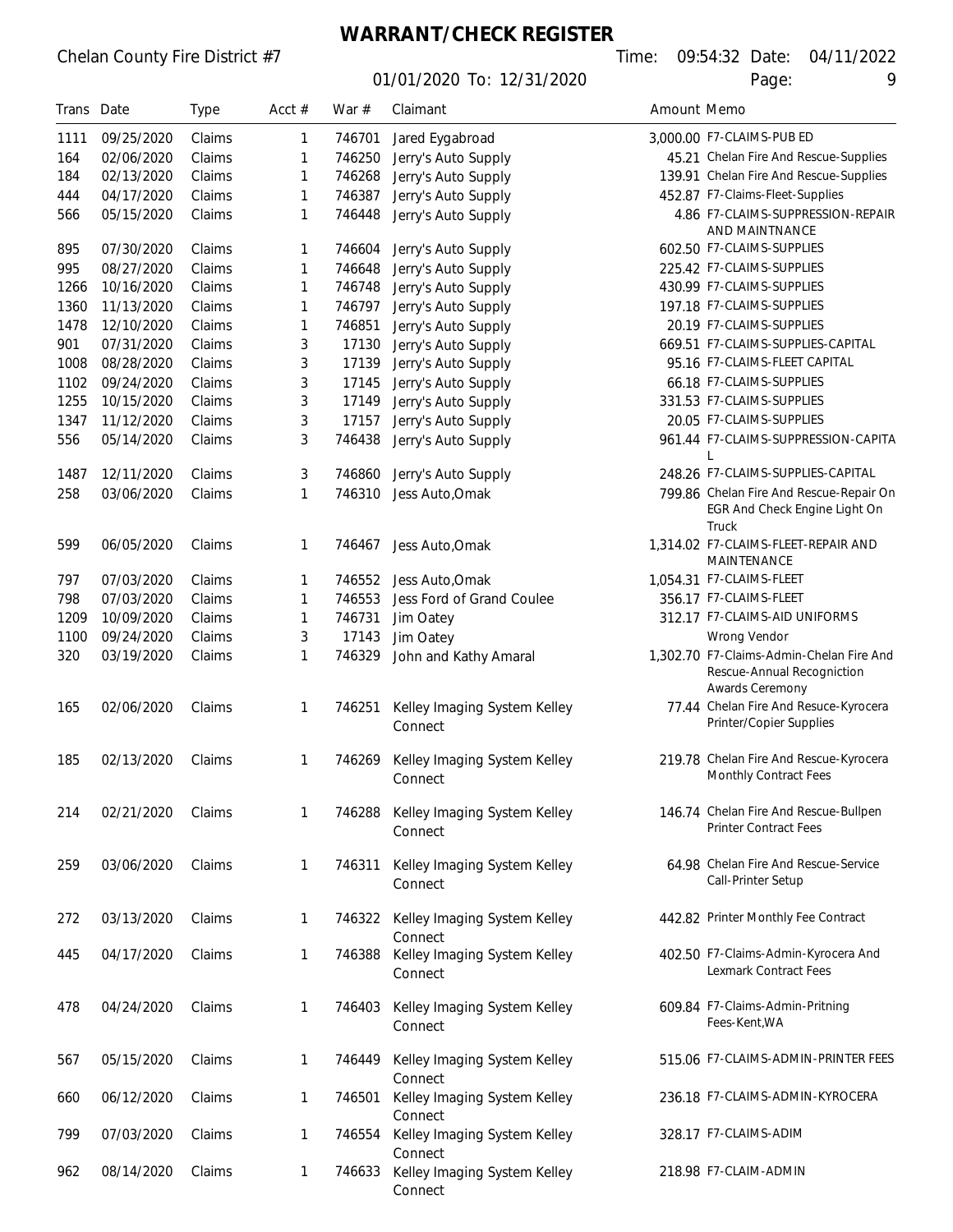## **WARRANT/CHECK REGISTER**

|            |            |        |          |        | <u>UT/UT/ZUZU TO: TZ/3T/ZUZU</u>        |             | Page:<br>ΙU                                                                                      |
|------------|------------|--------|----------|--------|-----------------------------------------|-------------|--------------------------------------------------------------------------------------------------|
| Trans Date |            | Type   | Acct $#$ | War #  | Claimant                                | Amount Memo |                                                                                                  |
| 996        | 08/27/2020 | Claims | 1        | 746649 | Kelley Imaging System Kelley<br>Connect |             | 7.46 F7-CLAIMS-ADMIN                                                                             |
| 1073       | 09/11/2020 | Claims | 1        | 746689 | Kelley Imaging System Kelley<br>Connect |             | 455.16 F-7 Claims-PRINTER CONTRACT                                                               |
| 1112       | 09/25/2020 | Claims | 1        | 746702 | Kelley Imaging System Kelley<br>Connect |             | 84.56 F7-CLAIMS-ADMIN                                                                            |
| 1267       | 10/16/2020 | Claims | 1        | 746749 | Kelley Imaging System Kelley<br>Connect |             | 77.10 F7-CLAIMS-ADMIN                                                                            |
| 1326       | 11/06/2020 | Claims | 1        | 746779 | Kelley Imaging System Kelley<br>Connect |             | 323.93 F7-CLAIMS-ADMIN                                                                           |
| 1361       | 11/13/2020 | Claims | 1        | 746798 | Kelley Imaging System Kelley<br>Connect |             | 201.78 F7-CLAIMS-ADMIN EQUIPMENT                                                                 |
| 1405       | 11/20/2020 | Claims | 1        | 746813 | Kelley Imaging System Kelley<br>Connect |             | 77.10 F7-CLAIMS-ADMIN                                                                            |
| 1515       | 12/18/2020 | Claims | 1        | 746869 | Kelley Imaging System Kelley<br>Connect |             | 373.18 F7-CLAIMS-ADMIN                                                                           |
| 98         | 01/24/2020 | Claims | 1        | 746205 | Kelly's Ace Hardware                    |             | 139.94 Chelan Fire And<br>Rescue-Supplies-Kelly's Ace<br>Hardware                                |
| 166        | 02/06/2020 | Claims | 1        | 746252 | Kelly's Ace Hardware                    |             | 71.41 Chelan Fire And Rescue-Supplies                                                            |
| 329        | 03/19/2020 | Claims | 1        | 746338 | Kelly's Ace Hardware                    |             | 284.48 F7-Claims-Supplies-Chelan Fire<br>And Rescue-Kellys Ace Hardware<br>Supplies              |
| 446        | 04/17/2020 | Claims | 1        | 746389 | Kelly's Ace Hardware                    |             | 85.74 F7-Claims-Fleet-Supplies-Fire Man<br>Nozzle Gasket, Bushings Hex,<br><b>Cutter Circles</b> |
| 541        | 05/08/2020 | Claims | 1        | 746432 | Kelly's Ace Hardware                    |             | 90.80 F7-CLAIMS-SUPPLIES                                                                         |
| 661        | 06/12/2020 | Claims | 1        | 746502 | Kelly's Ace Hardware                    |             | 178.59 F7-CLAIMS-SUPPLIES                                                                        |
| 822        | 07/10/2020 | Claims | 1        | 746571 | Kelly's Ace Hardware                    |             | 137.00 F7-CLAIMS-FLEET                                                                           |
| 963        | 08/14/2020 | Claims | 1        | 746634 | Kelly's Ace Hardware                    |             | 132.58 F7-CLAIMS-SUPPLIES                                                                        |
| 1113       | 09/25/2020 | Claims | 1        | 746703 | Kelly's Ace Hardware                    |             | 406.48 F7-CLAIMS-SUPPLIES                                                                        |
| 1430       | 12/04/2020 | Claims | 1        | 746826 | Kelly's Ace Hardware                    |             | 317.25 F7-CLAIMS-SUPPLIES                                                                        |
| 1479       | 12/10/2020 | Claims | 1        | 746852 | Kelly's Ace Hardware                    |             | 139.63 F7-CLAIMS-SUPPLIES                                                                        |
| 319        | 03/18/2020 | Claims | 3        | 17111  | Kelly's Ace Hardware                    |             | 250.01 F7-Claims-Supplies-Chelan Fire<br>And Rescue-Kellys Ace Hardware<br>Supplies              |
| 813        | 07/09/2020 | Claims | 3        | 17124  | Kelly's Ace Hardware                    |             | 250.65 F7-CLAIMS-FLEET                                                                           |
| 954        | 08/13/2020 | Claims | 3        | 17133  | Kelly's Ace Hardware                    |             | 119.84 F7-CLAIMS-SUPPLIES-CAPITAL                                                                |
| 1103       | 09/24/2020 | Claims | 3        | 17146  | Kelly's Ace Hardware                    |             | 357.82 F7-CLAIMS-SUPPLIES                                                                        |
| 80         | 01/23/2020 | Claims | 3        | 746187 | Kelly's Ace Hardware                    |             | 296.57 Chelan Fire And Rescue-Supplies                                                           |
| 1426       | 12/04/2020 | Claims | 3        | 746822 | Kelly's Ace Hardware                    |             | 287.35 F7-CLAIMS-SUPPLIES                                                                        |
| 1488       | 12/11/2020 | Claims | 3        | 746861 | Kelly's Ace Hardware                    |             | 206.30 F7-CLAIMS-SUPPLIES-CAPITAL                                                                |
| 884        | 07/24/2020 | Claims | 1        | 746594 | Kent D. Bruce Co. LLC                   |             | 399.69 F7-CLAIMS-FLEET                                                                           |
| 814        | 07/09/2020 | Claims | 3        | 17125  | Kent D. Bruce Co. LLC                   |             | 2,491.85 F7-CLAIMS-FLEET                                                                         |
| 842        | 07/16/2020 | Claims | 3        | 17127  | Kent D. Bruce Co. LLC                   |             | was paid last week                                                                               |
| 1489       | 12/11/2020 | Claims | 3        | 746862 | Kent D. Bruce Co. LLC                   |             | 621.68 F7-CLAIMS-FLEET-CAPITAL                                                                   |
| 1327       | 11/06/2020 | Claims | 1        | 746780 | Keyhole Security                        |             | 1,223.79 F7-CLAIMS-FACILITY                                                                      |
| 99         | 01/24/2020 | Claims | 1        | 746206 | King County Finance                     |             | 825.00 Chelan Fire And Resuce--EMS<br>Online Subscription                                        |
| 167        | 02/06/2020 | Claims | 1        | 746253 | Kroesens                                |             | 1,780.56 Chelan Fire And Resuce-Badges                                                           |
| 260        | 03/06/2020 | Claims | 1        | 746312 | Kroesens                                |             | 111.44 Chelan Fire And Rescue-Name<br>Plates For Uniforms                                        |
| 273        | 03/13/2020 | Claims | 1        | 746323 | Kroesens                                |             | 111.44 Silver Pins - Recruits                                                                    |
| 568        | 05/15/2020 | Claims | 1        | 746450 | Kroesens                                |             | 65.52 F7-CLAIMS-AID UNIFORM-BOOT<br>LACES                                                        |
| 823        | 07/10/2020 | Claims | 1        | 746572 | Kroesens                                |             | 390.42 F7-CLAIMS-SAFER AID                                                                       |
| 1061       | 09/04/2020 | Claims | 1        | 746677 | Kroesens                                |             | 765.41 F7-CLAIMS-AID Volunteer<br>Uniforms                                                       |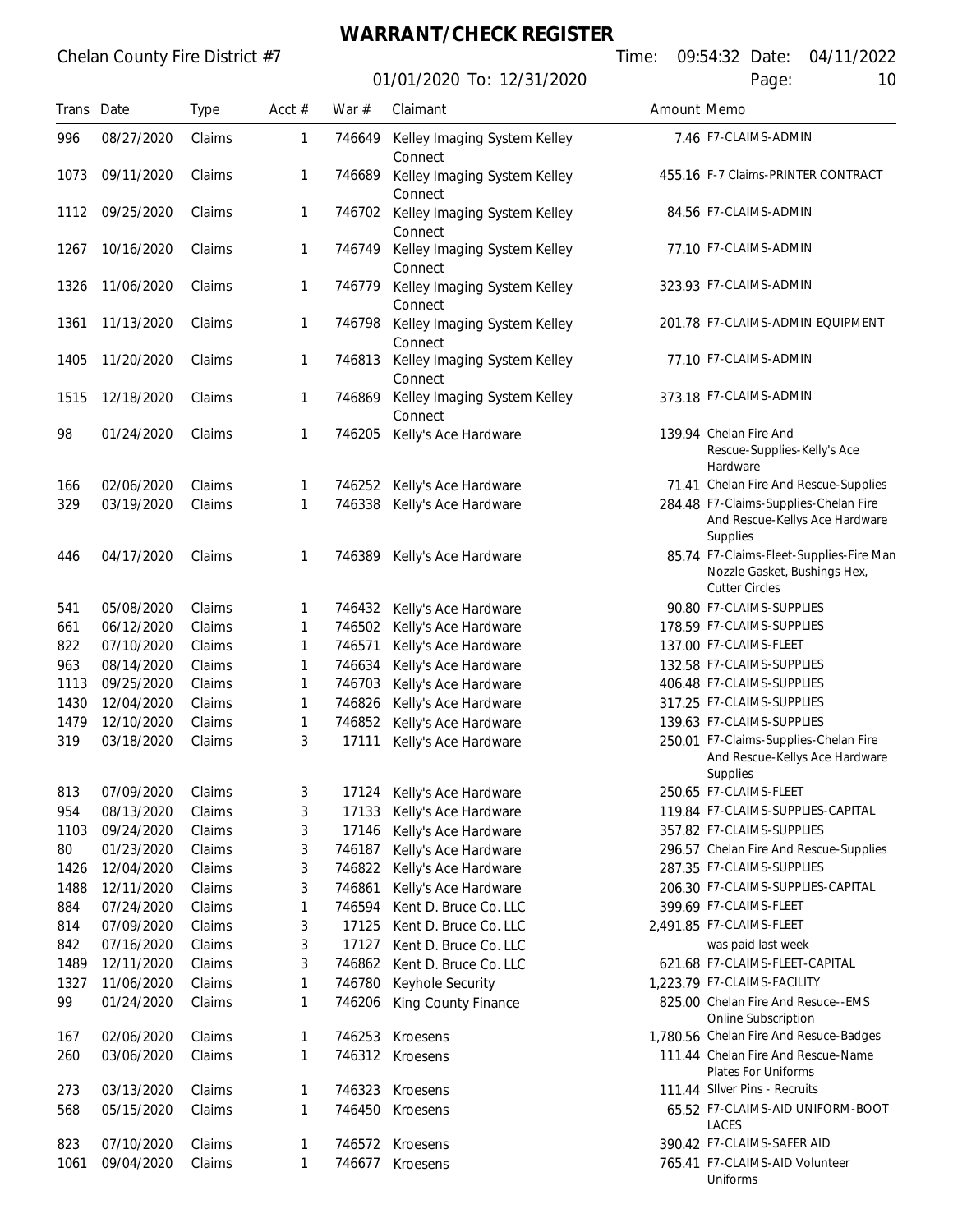## **WARRANT/CHECK REGISTER**

01/01/2020 To: 12/31/2020 Page: 11

Chelan County Fire District #7 Time: 09:54:32 Date: 04/11/2022

F7-Claims-Facilities-FIreAlarmMon

itoring

| Trans Date   |                          | <b>Type</b>      | Acct $#$ | War $#$ | Claimant                                  | Amount Memo |                                                                                                                                            |
|--------------|--------------------------|------------------|----------|---------|-------------------------------------------|-------------|--------------------------------------------------------------------------------------------------------------------------------------------|
| 644          | 06/05/2020               | Claims           | 3        | 17113   | Kroesens                                  |             | 4,840.14 F7-CLAIMS-SAFER<br><b>GRANT-VOLUNTEER</b>                                                                                         |
| 896          | 07/30/2020               | Claims           | 1        | 746605  | Lake Chelan Building Supply               |             | 107.91 F7-CLAIMS-FLEET                                                                                                                     |
| 1062         | 09/04/2020               | Claims           | 1        | 746678  | Lake Chelan Building Supply               |             | 225.61 F7-CLAIMS-FACULITY                                                                                                                  |
| 1431         | 12/04/2020               | Claims           | 1        | 746827  | Lake Chelan Building Supply               |             | 38.63 F7-CLAIMS-FLEET                                                                                                                      |
| 1268         | 10/16/2020               | Claims           | 1        | 746750  | Lake Chelan Chamber                       |             | 200.00 F7-CLAIMS-ADMIN                                                                                                                     |
| 800          | 07/03/2020               | Claims           | 1        | 746555  | Lake Chelan Mail Boxes                    |             | 154.98 F7-CLAIMS-ADMIN                                                                                                                     |
| 1074         | 09/11/2020               | Claims           | 1        | 746690  | Lake Chelan Mail Boxes                    |             | 17.50 F-7 Claims-MAIL AIR SAMPLE                                                                                                           |
| 1269         | 10/16/2020               | Claims           | 1        | 746751  | Lake Chelan Mail Boxes                    |             | 52.51 F7-CLAIMS                                                                                                                            |
| 1531         | 12/23/2020               | Claims           | 1        | 746883  | Lake Chelan Mail Boxes                    |             | 28.87 F7-CLAIMS-ADMIN                                                                                                                      |
| 100          | 01/24/2020               | Claims           | 1        | 746207  | Lake Chelan Mirror                        |             | 90.00 Chelan Fire And Rescue--2 Year<br>Subscription                                                                                       |
| 948          | 08/06/2020               | Claims           | 3        | 746623  | Lakeside Heating                          |             | 2,597.03 F7-CLAIMS-FACILITY-CAPITAL                                                                                                        |
| 168          | 02/06/2020               | Claims           | 1        |         | 746254 Life Flight Network LLC            |             | 3,186.00 Chelan Fire And Rescue-LifeFlight<br>MemberShip                                                                                   |
| 186          | 02/13/2020               | Claims           | 1        | 746270  | Life Flight Network LLC                   |             | 118.00 Chelan Fire And Rescue-New<br><b>Members</b>                                                                                        |
| 101          | 01/24/2020               | Claims           | 1        | 746208  | Life-Assist Inc                           |             | 215.74 Chelan Fire And<br>Rescue--Nasopharyngeal Airway<br>PVC 16 And 18 Fr., Ultrasence<br>Nitrite Exam Gloves Large, Drug<br>Locks Bags. |
| 330          | 03/19/2020               | Claims           | 1        | 746339  | Life-Assist Inc                           |             | 216.08 F7-Claims-EMS Supplies-Chelan<br>Fire And Rescue-EMS Supplies<br>Masks And Gloves, BP Unit                                          |
| 416          | 03/27/2020               | Claims           | 1        | 746361  | Life-Assist Inc                           |             | 629.25 F7-Claims-EMS Rescue- EMS<br><b>Supplies</b>                                                                                        |
| 429          | 04/02/2020               | Claims           | 1        | 746373  | Life-Assist Inc                           |             | 599.79 F7-Claims-EMS-Supplies                                                                                                              |
| 447          | 04/17/2020               | Claims           | 1        | 746390  | Life-Assist Inc                           |             | 38.55 F7-Claims-EMS-Supplies                                                                                                               |
| 479          | 04/24/2020               | Claims           | 1        | 746404  | Life-Assist Inc                           |             | 69.58 F7-Claims-EMS-Supplies                                                                                                               |
| 523          | 05/01/2020               | Claims           | 1        | 746423  | Life-Assist Inc                           |             | 108.53 F7-Claims-EMS-EMS Supplies                                                                                                          |
| 542          | 05/08/2020               | Claims           | 1        | 746433  | Life-Assist Inc                           |             | 58.27 F7-CLAIMS-EMS-EMS SUPPLIES                                                                                                           |
| 600          | 06/05/2020               | Claims           | 1        | 746468  | Life-Assist Inc                           |             | 540.75 F7-CLAIMS-EMS-EMS SUPPLIES                                                                                                          |
| 638          | 06/05/2020               | Claims           | 1        | 746488  | Life-Assist Inc                           |             | 109.49 F7-CLAIMS-EMS-SUPPLIES                                                                                                              |
| 801          | 07/03/2020               | Claims           | 1        | 746556  | Life-Assist Inc                           |             | 257.75 F7-CLAIMS-SUPP                                                                                                                      |
| 824          | 07/10/2020               | Claims           | 1        |         | 746573 Life-Assist Inc                    |             | 257.75 F7-CLAIMS-SUPPRESSION                                                                                                               |
| 952          | 08/07/2020               | Claims           |          | 746627  | Life-Assist Inc                           |             | 344.07 F7-CLAIMS-EMS-SUPPLIES                                                                                                              |
| 964          | 08/14/2020               | Claims           | 1        | 746635  | Life-Assist Inc                           |             | 391.72 F7-CLAIMS-EMS                                                                                                                       |
| 1270<br>1362 | 10/16/2020<br>11/13/2020 | Claims<br>Claims | 1<br>1   | 746752  | Life-Assist Inc<br>746799 Life-Assist Inc |             | 376.17 F7-CLAIMS-EMS SUPPLIES<br>354.95 F7-CLAIMS-SUPPPRESSION<br>COIVD SUPPLIES; F7-CLAIMS-EMS<br><b>SUPPLIES</b>                         |
| 1432         | 12/04/2020               | Claims           | 1        | 746828  | Life-Assist Inc                           |             | 218.87 F7-CLAIMS-SUPPRESSION                                                                                                               |
| 448          | 04/17/2020               | Claims           | 1        | 746391  | <b>Lifesaving Resources</b>               |             | 2,195.00 F7-Claims-Training-Rescue<br>Swimmer Training OFS Training                                                                        |
| 102          | 01/24/2020               | Claims           | 1        |         | 746209 Local Tel                          |             | 699.90 Chelan Fire And Rescue--LocalTel<br>Phone Internet; Chelan Fire And<br>Rescue--LocalTel Fire Alarm<br>Monitoring                    |
| 169          | 02/06/2020               | Claims           | 1        | 746255  | Local Tel                                 |             | 583.46 Chelan Fire And Rescue-Internet<br>And Phone                                                                                        |
| 187          | 02/13/2020               | Claims           | 1        | 746271  | Local Tel                                 |             | 131.47 Chelan Fire And Rescue-Fire<br>Alarm Monitoring Service                                                                             |
| 274          | 03/13/2020               | Claims           | 1        |         | 746324 Local Tel                          |             | 708.93 Phone And Wireless; Flre Alarm<br>Monitoring                                                                                        |
| 449          | 04/17/2020               | Claims           | 1        |         | 746392 Local Tel                          |             | 708.93 F7-Claims-Communications-Phon<br>e Bills-ST71, ST74, ST75;                                                                          |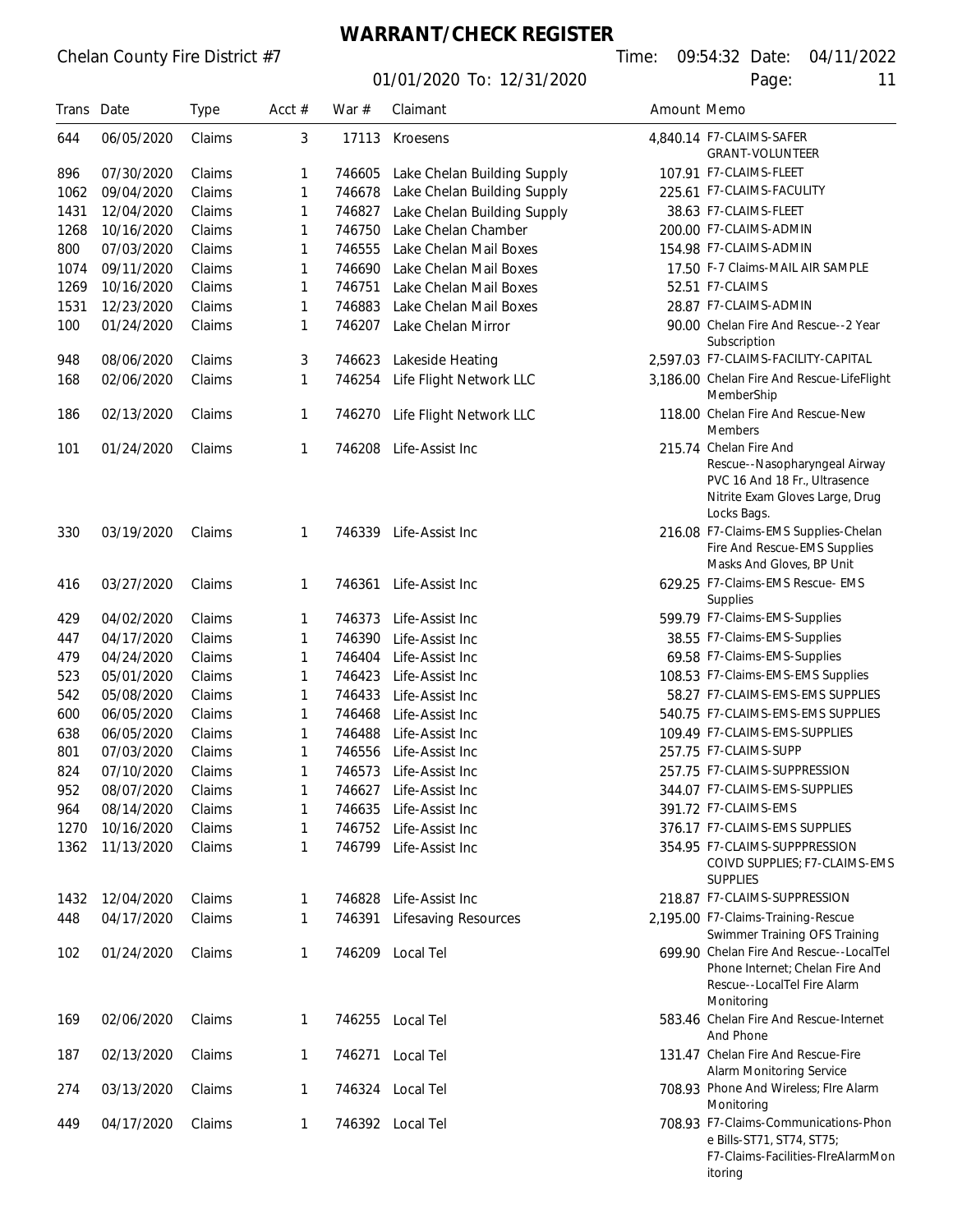# **WARRANT/CHECK REGISTER**

| г |  |  | $\sim$ |  |
|---|--|--|--------|--|
|   |  |  |        |  |
|   |  |  |        |  |
|   |  |  |        |  |

| Trans Date |            | <b>Type</b> | Acct $#$ | War $#$ | Claimant                                              | Amount Memo |                                                                                                        |
|------------|------------|-------------|----------|---------|-------------------------------------------------------|-------------|--------------------------------------------------------------------------------------------------------|
| 480        | 04/24/2020 | Claims      | 1        | 746405  | Local Tel                                             |             | 184.11 F7-Claims-Communications-Phon<br>e Repair                                                       |
| 543        | 05/08/2020 | Claims      | 1        | 746434  | Local Tel                                             |             | 584.66 F7-CLAIMS-COMMUNICATION-                                                                        |
| 569        | 05/15/2020 | Claims      | 1        | 746451  | Local Tel                                             |             | 123.47 F7-CLAIMS-FACILITY-FIRE ALARM<br><b>MONITORING</b>                                              |
| 601        | 06/05/2020 | Claims      | 1        | 746469  | Local Tel                                             |             | 943.29 F7-CLAIMS-FACIILITY-Annual Fire<br>Alarm Inspection For ST71 & ST75                             |
| 639        | 06/05/2020 | Claims      | 1        | 746489  | Local Tel                                             |             | 584.66 F7-CLAIMS-COMMUNICATIONS                                                                        |
| 662        | 06/12/2020 | Claims      | 1        | 746503  | Local Tel                                             |             | 123.47 F7-CLAIMS-FACILITY-FIRE ALARM<br>MONITORING MONTLY SERVICE<br>FEE                               |
| 825        | 07/10/2020 | Claims      | 1        |         | 746574 Local Tel                                      |             | 584.66 F7-CLAIMS-COMMUNICATIONS                                                                        |
| 851        | 07/17/2020 | Claims      | 1        | 746583  | Local Tel                                             |             | 123.47 F7-CLAIMS - PHONE & INTERNET                                                                    |
| 965        | 08/14/2020 | Claims      | 1        | 746636  | Local Tel                                             |             | 738.85 F7-CLAIMS-FACILITY-GUARDIAN<br>COMMERCIAL FIRE ALARM<br>MONITORING:<br>F7-CLAIMS-COMMUNICATIONS |
| 1075       | 09/11/2020 | Claims      | 1        | 746691  | Local Tel                                             |             | 738.85 F7-CLAIMS -<br>ALARMS/PHONE/INTERNET                                                            |
| 1210       | 10/09/2020 | Claims      | 1        |         | 746732 Local Tel                                      |             | 588.30 F7-CLAIMS-COMMUNICATIONS                                                                        |
| 1271       | 10/16/2020 | Claims      | 1        | 746753  | Local Tel                                             |             | 150.55 F7-CLAIMS-                                                                                      |
| 1363       | 11/13/2020 | Claims      | 1        | 746800  | Local Tel                                             |             | 1,281.66 F7-CLAIMS-FACILITY AND<br>COMMUNICATIONS                                                      |
| 1480       | 12/10/2020 | Claims      | 1        | 746853  | Local Tel                                             |             | 873.42 F7-CLAIMS-COMMUNICATIONS:<br>F7-CLAIMS-COMMUNICATION                                            |
| 1532       | 12/23/2020 | Claims      | 1        | 746884  | Local Tel                                             |             | 213.35 F7-CLAIMS-COMMUNICATION                                                                         |
| 695        | 06/19/2020 | Claims      | 1        | 746523  | <b>Lubrication Engineers</b>                          |             | 583.58 F7-CLAIMS-FLEET-ENGINE OIL                                                                      |
| 1211       | 10/09/2020 | Claims      | 1        | 746733  | MT. VIEW FIRE & RESCUE                                |             | 35.00 F7-CLAIMS-EMS                                                                                    |
| 640        | 06/05/2020 | Claims      | 1        | 746490  | Marson & Marson Lumber Inc                            |             | 125.32 F7-CLAIMS-TRAINING                                                                              |
| 663        | 06/12/2020 | Claims      | 1        | 746504  | Marson & Marson Lumber Inc                            |             | 125.32 F7-CLAIMS-TRAINING-INV2005-1<br>15645                                                           |
| 802        | 07/03/2020 | Claims      | 1        | 746557  | Marson & Marson Lumber Inc                            |             | 296.81 F7-CLAIMS-FACILITY                                                                              |
| 852        | 07/17/2020 | Claims      | 1        | 746584  | Marson & Marson Lumber Inc                            |             | 171.49 F7-CLAIMS - FACILITY MISC                                                                       |
| 435        | 04/16/2020 | Claims      | 3        | 746378  | Marson & Marson Lumber Inc                            |             | 40.06 F7-Claims-Suppression-SCBA<br>Grant Purchase                                                     |
| 544        | 05/08/2020 | Claims      | 1        | 746435  | <b>Municipal Emergency Services</b>                   |             | 3,866.31 F7-CLAIMS-SUPPRESSION-MAINT<br>NANCE ON SCBAS                                                 |
| 602        | 06/05/2020 | Claims      | 1        | 746470  | <b>Municipal Emergency Services</b>                   |             | 91.35 F7-CLAIMS                                                                                        |
| 803        | 07/03/2020 | Claims      | 1        | 746558  | <b>Municipal Emergency Services</b>                   |             | 394.18 F7-CLAIMS-SAFER AID UNIFORM                                                                     |
| 997        | 08/27/2020 | Claims      | 1        | 746650  | <b>Municipal Emergency Services</b>                   |             | 3,624.78 F7-CLAIMS-AID VOLUNTEER<br><b>UNIFORMS</b>                                                    |
| 645        | 06/05/2020 | Claims      | 3        | 17114   | <b>Municipal Emergency Services</b>                   |             | 49,636.78 F7-CLAIMS-SAFERVC-CAPITAL                                                                    |
| 1009       | 08/28/2020 | Claims      | 3        | 17140   | <b>Municipal Emergency Services</b>                   |             | 7,421.80 F7-CLAIMS-SCBA GLOVES                                                                         |
| 1348       | 11/12/2020 | Claims      | 3        | 17158   | <b>Municipal Emergency Services</b>                   |             | 98.56 F7-CLAIMS-AID UNIFORMS                                                                           |
| 524        | 05/08/2020 | Claims      | 3        | 746424  | <b>Municipal Emergency Services</b>                   |             | 2,001.73 F7-Claims-Suppression-Goggles<br>And Wildland Helmets                                         |
| 1490       | 12/11/2020 | Claims      | 3        | 746863  | <b>Municipal Emergency Services</b>                   |             | 3,333.63 F7-CLAIMS-SAFER-CAPITAL                                                                       |
| 430        | 04/02/2020 | Claims      | 1        | 746374  | <b>NFPA</b>                                           |             | 1,495.00 F7-Claims-Prevention-NFPA Fire<br><b>Access Codes</b>                                         |
| 1059       | 09/04/2020 | Claims      | 1        | 746675  | NORTHERN TOOL & EQUIPMENT<br>CAPITAL ONE TRADE CREDIT |             | 475.35 F7-CLAIMS-FLEET                                                                                 |
| 1398       | 11/19/2020 | Claims      | 3        | 746806  | NORTHERN TOOL & EQUIPMENT<br>CAPITAL ONE TRADE CREDIT |             | 694.73 F7-CLAIMS-FLEET-CAPITAL-M108<br>3                                                               |
| 1284       | 10/23/2020 | Claims      | 1        | 746763  | <b>National Testing Network</b>                       |             | 750.00 F7-CLAIMS-ADMIN-HIRING AND<br><b>TESTING</b>                                                    |
| 565        | 05/15/2020 | Claims      | 1        | 746447  | Nicholas Glenn                                        |             | 1,417.77 F7-CLAIMS-FACILITY-REPAIR AND<br><b>MAINTNANCE</b>                                            |
| 170        | 02/06/2020 | Claims      | 1        | 746256  | Nicholson And Associates Ins                          |             | 121.00 Chelan Fire And Rescue-Insurance<br>Policy Changes                                              |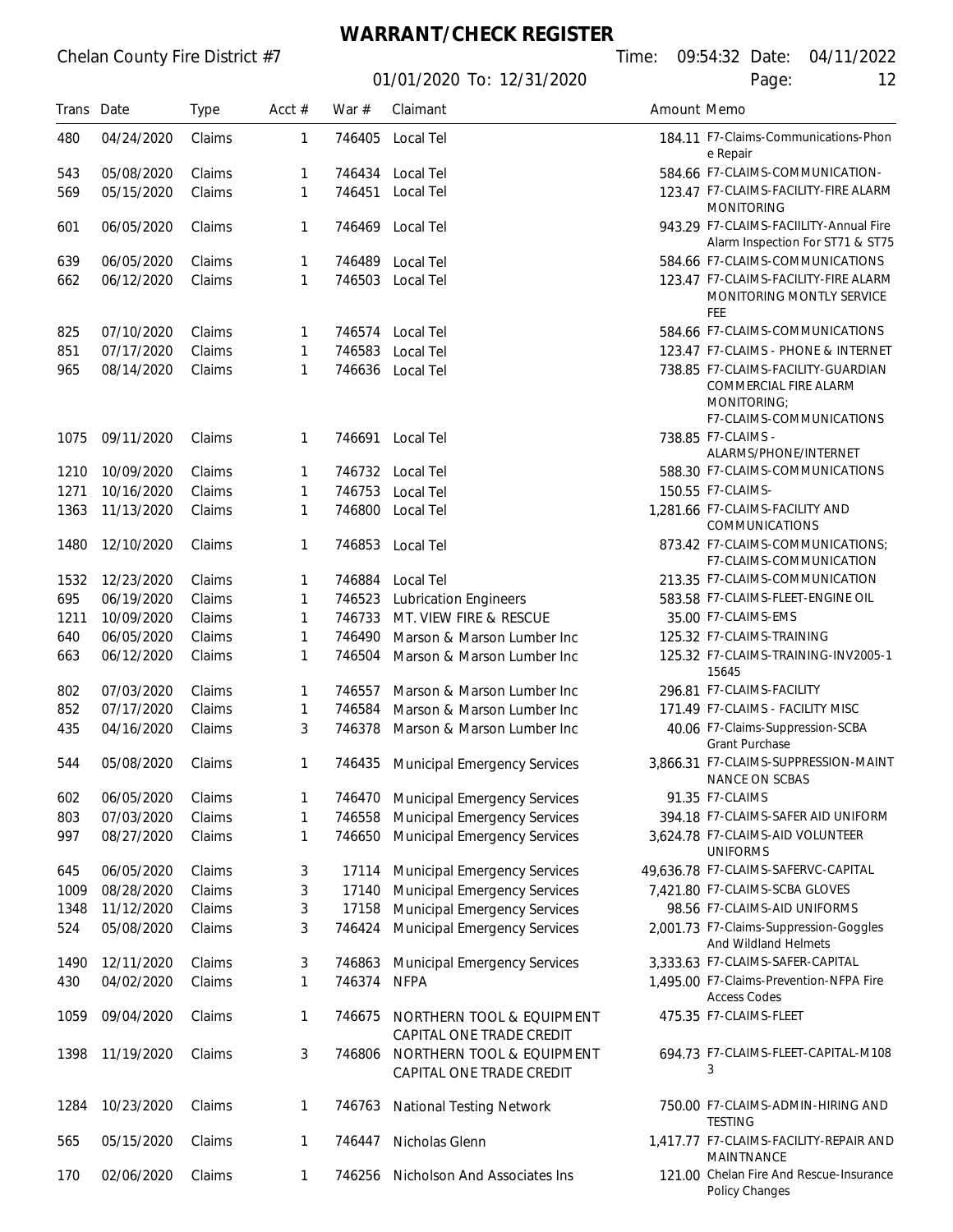**WARRANT/CHECK REGISTER**

01/01/2020 To: 12/31/2020 Page: 13

Pressure Bottles

| Trans Date |            | <b>Type</b> | Acct $#$ | War #        | Claimant                                           | Amount Memo |                                                                                                                   |
|------------|------------|-------------|----------|--------------|----------------------------------------------------|-------------|-------------------------------------------------------------------------------------------------------------------|
| 331        | 03/19/2020 | Claims      | 1        | 746340       | Nicholson And Associates Ins                       |             | 27.00 F7-Claims-Insurance<br>Coverage-Chelan Fire And<br>Rescue-Increased Insurance Tool                          |
|            |            |             |          |              |                                                    |             | Coverage For John Goyne's Tools                                                                                   |
| 696        | 06/19/2020 | Claims      | 1        | 746524       | Nicholson And Associates Ins                       |             | 110.00 F7-CLAIMS-ADMIN-INSURNACE                                                                                  |
| 1063       | 09/04/2020 | Claims      | 1        | 746679       | Nicholson And Associates Ins                       |             | 35,940.00 F7-CLAIMS-ADMIN-INSURANCE                                                                               |
| 1433       | 12/04/2020 | Claims      | 1        | 746829       | Nicholson And Associates Ins                       |             | 281.00 F7-CLAIMS-ADMIN                                                                                            |
| 1272       | 10/16/2020 | Claims      | 1        | 746754       | Norco                                              |             | 177.18 F7-CLAIMS-EMS MED OX                                                                                       |
| 557        | 05/14/2020 | Claims      | 3        | 746439       | Norco                                              |             | 1,220.76 F7-CLAIMS-EMS-EMS Medical<br>Oxygen Bottles                                                              |
| 215        | 02/21/2020 | Claims      | 1        | 746289       | North Cascades Heating & Air                       |             | 214.43 Chelan Fire And Rescue-Repair<br>And Maintnance Due To HVAC<br>Going Into Auxilury Mode In<br>Admin Office |
| 261        | 03/06/2020 | Claims      | 1        | 746313       | North Cascades Heating & Air                       |             | 698.00 Chelan Fire And Rescue- Repair<br><b>And Maintance</b>                                                     |
| 417        | 03/27/2020 | Claims      | 1        | 746362       | North Cascades Heating & Air                       |             | 509.01 F7-Claims-Facilities-Repair And<br>Maintnance                                                              |
| 885        | 07/24/2020 | Claims      | 1        | 746595       | North Cascades Heating & Air                       |             | 2,943.05 F7-CLAIMS-FACILITY-KITCHEN/LIV<br>ING AREA A/C NOT WORKING                                               |
| 897        | 07/30/2020 | Claims      | 1        | 746606       | North Cascades Heating & Air                       |             | 346.56 F7-CLAIMS-FACILITY                                                                                         |
| 998        | 08/27/2020 | Claims      | 1        | 746651       | North Cascades Heating & Air                       |             | 786.26 F7-CLAIMS-FACILITY                                                                                         |
| 1434       | 12/04/2020 | Claims      | 1        | 746830       | North Cascades Heating & Air                       |             | 102.89 F7-CLAIMS-FACILITY                                                                                         |
| 1481       | 12/10/2020 | Claims      | 1        | 746854       | North Cascades Heating & Air                       |             | ERROR IN NORTH CASCADE<br>BILLING, THEY WILL REBILL WHEN<br>WORK IS COMPLETE                                      |
| 188        | 02/13/2020 | Claims      | 1        | 746272       | North Central Recovery &<br>Recycling              |             | 82.04 Chelan Fire And<br>Rescue-NCRR-Garbage Dump<br>Yard                                                         |
| 332        | 03/19/2020 | Claims      | 1        | 746341       | North Central Recovery &<br>Recycling              |             | 22.02 F7-Claims-Waste-Chelan Fire And<br>Rescue-North Central Recovery<br>And Recycle Garbage                     |
| 450        | 04/17/2020 | Claims      | 1        | 746393       | North Central Recovery &                           |             | 180.00 F7-Claims-Facility-Utilities                                                                               |
| 570        | 05/15/2020 | Claims      | 1        | 746452       | Recycling<br>North Central Recovery &<br>Recycling |             | 30.00 F7-CLAIMS-FACILITY-GARBAGE<br><b>DUMP</b>                                                                   |
| 999        | 08/27/2020 | Claims      | 1        | 746652       | North Central Recovery &<br>Recycling              |             | 14.98 F7-CLAIMS-FACILITY                                                                                          |
| 1516       | 12/18/2020 | Claims      | 1        | 746870       | North Central Recovery &<br>Recycling              |             | 17.00 F7-CLAIMS-FACILITY                                                                                          |
| 1114       | 09/25/2020 | Claims      | 1        | 746704       | North Shore Compressor &<br>Machine, INC           |             | 212.49 F7-CLAIMS-SUPPRESSION                                                                                      |
| 853        | 07/17/2020 | Claims      | 1        | 746585       | Northern Tool & Equipment                          |             | 877.76 F7-CLAIMS - JACKS FOR FLEET                                                                                |
| 1349       | 11/12/2020 | Claims      | 3        | 17159        | Northsound Auto Group, LLC                         |             | 45,840.14 F7-CLAIMS-CAPITAL FLEET<br>APPARATUS                                                                    |
| 1285       | 10/23/2020 | Claims      | 1        | 746764       | Northwest Fire Services Inc.                       |             | 630.10 F7-CLAIMS-AID UNIFORMS                                                                                     |
| 1406       | 11/20/2020 | Claims      | 1        | 746814       | Northwest Fire Services Inc.                       |             | 381.03 F7-CLAIMS-SAFER GRANT                                                                                      |
| 103        | 01/24/2020 | Claims      | 1        | 746210       | Oxarc                                              |             | 284.63 Chelan Fire And Rescue--Oxarc<br><b>Cylinder Rental</b>                                                    |
| 216        | 02/21/2020 | Claims      | 1        | 746290 Oxarc |                                                    |             | 284.89 Chelan Fire And Rescue-Cylinder<br>Rental                                                                  |
| 333        | 03/19/2020 | Claims      | 1        | 746342 Oxarc |                                                    |             | 277.17 F7-Claims-EMS-Chelan Fire And<br>Rescue-Cylinder Bottle<br>Rental-High Ppessure And Low                    |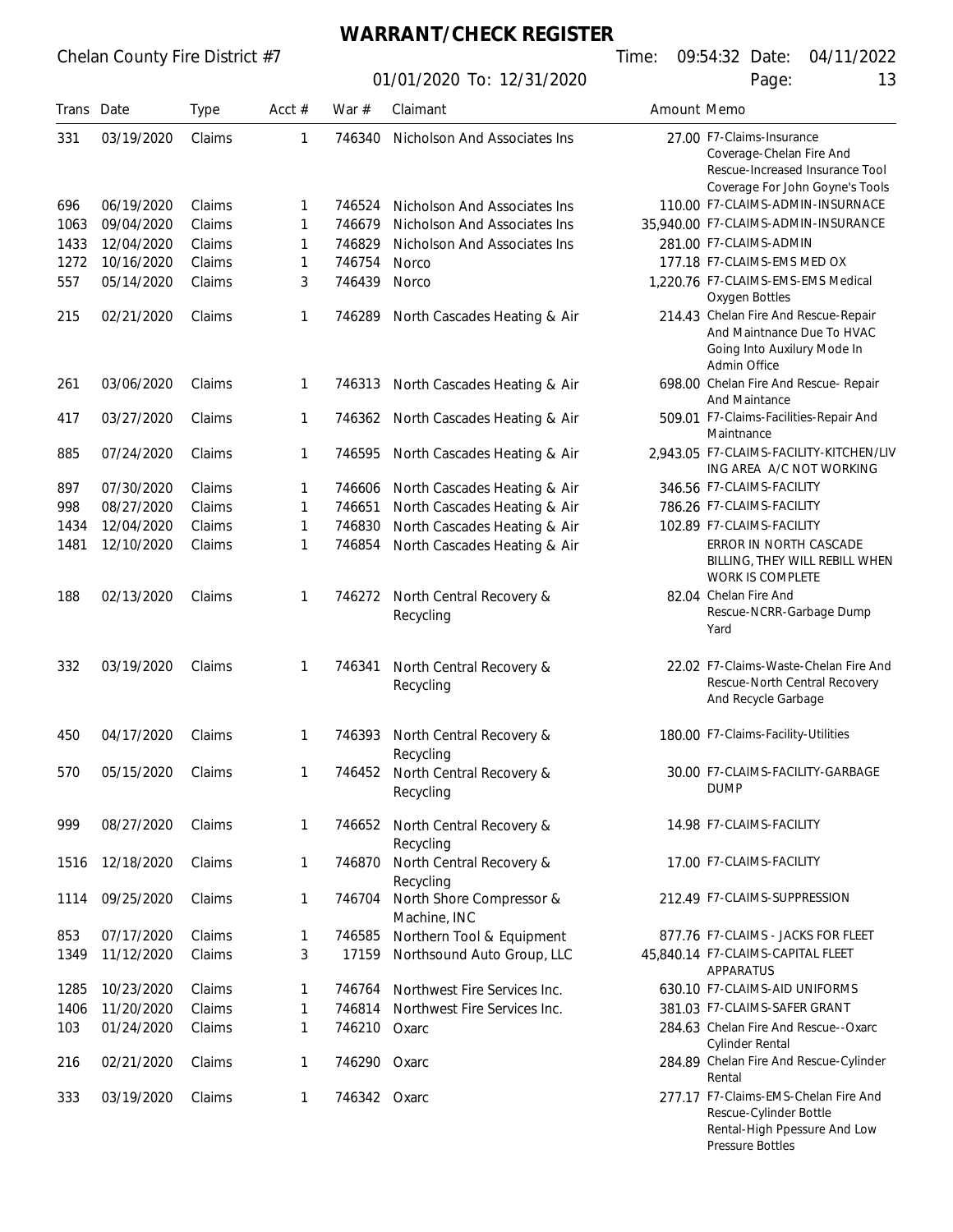#### **WARRANT/CHECK REGISTER**

| Trans Date |            | <b>Type</b> | Acct $#$ | War $#$      | Claimant                            | Amount Memo |                                                                                                                       |
|------------|------------|-------------|----------|--------------|-------------------------------------|-------------|-----------------------------------------------------------------------------------------------------------------------|
| 451        | 04/17/2020 | Claims      | 1        | 746394 Oxarc |                                     |             | 1,754.97 F7-Claims-Suppression-Fire<br>Exting. Maint.;<br>F7-Claims-EMS-Cylinder Rental<br>Bottle - High Pressure-Low |
| 571        | 05/15/2020 | Claims      | 1        | 746453 Oxarc |                                     |             | <b>Pressure Bottles</b><br>313.32 F7-CLAIMS-EMS-EMS OXYGEN<br>BOTTLES AND MEDICAL OXYGEN                              |
| 697        | 06/19/2020 | Claims      | 1        | 746525       | Oxarc                               |             | Wrong amount                                                                                                          |
| 702        | 06/19/2020 | Claims      | 1        | 746530       | Oxarc                               |             | 9.66 F7-CLAIMS-EMS-MED OX                                                                                             |
| 854        | 07/17/2020 | Claims      | 1        | 746586       | Oxarc                               |             | 9.37 F7-CLAIMS - EMS MED OX                                                                                           |
| 1000       | 08/27/2020 | Claims      | 1        | 746653       | Oxarc                               |             | 9.66 F7-CLAIMS-EMS                                                                                                    |
| 1115       | 09/25/2020 | Claims      | 1        | 746705       | Oxarc                               |             | 9.66 F7-CLAIMS-EMS                                                                                                    |
| 1286       | 10/23/2020 | Claims      | 1        | 746765       | Oxarc                               |             | 334.86 F7-CLAIMS-SUPPRESSION                                                                                          |
| 1408       | 11/20/2020 | Claims      | 1        | 746816       | Oxarc                               |             | 19.03 F7-CLAIMS-HIGH PRESURE AND<br>LOW PRESSURE BOTTLES                                                              |
| 1517       | 12/18/2020 | Claims      | 1        | 746871       | Oxarc                               |             | 9.37 F7-CLAIMS-EMS                                                                                                    |
| 104        | 01/24/2020 | Claims      | 1        | 746211       | <b>PUD</b>                          |             | 1,845.45 Chelan Fire And Rescue--Lighting<br>And Power                                                                |
| 189        | 02/13/2020 | Claims      | 1        | 746273       | PUD                                 |             | 2,238.52 Chelan Fire And Rescue-Lighting<br>And Power                                                                 |
| 334        | 03/19/2020 | Claims      | 1        | 746343       | PUD                                 |             | 1,600.30 F7-Claims-PUD-Chelan Fire And<br>Rescue-Power Utility                                                        |
| 545        | 05/08/2020 | Claims      | 1        | 746436       | PUD                                 |             | 639.93 F7-CLAIMS-FACILITY-FACILITIY<br><b>UTILITIES</b>                                                               |
| 603        | 06/05/2020 | Claims      | 1        | 746471       | <b>PUD</b>                          |             | 1,862.44 F7-CLAIMS-FACILITY-UTILITIES                                                                                 |
| 698        | 06/19/2020 | Claims      | 1        | 746526       | <b>PUD</b>                          |             | 779.40 F7-CLAIMS-FACILITY-POWER<br>AND LIGHTING                                                                       |
| 886        | 07/24/2020 | Claims      | 1        | 746596       | PUD                                 |             | 593.08 F7-CLAIMS-FACILITY-UTLITIIES-P<br>OWER AND LIGHTING                                                            |
| 966        | 08/14/2020 | Claims      | 1        | 746637       | <b>PUD</b>                          |             | 593.19 F7-CLAIMS-FACILITY-PUD                                                                                         |
| 1116       | 09/25/2020 | Claims      | 1        | 746706       | <b>PUD</b>                          |             | 601.98 F7-CLAIMS-FACILITY                                                                                             |
| 1273       | 10/16/2020 | Claims      | 1        | 746755       | <b>PUD</b>                          |             | 607.62 F7-CLAIMS-FACILITY                                                                                             |
| 1409       | 11/20/2020 | Claims      | 1        | 746817       | <b>PUD</b>                          |             | 816.28 F7-CLAIMS-FACILITY                                                                                             |
| 1518       | 12/18/2020 | Claims      | 1        | 746872       | <b>PUD</b>                          |             | 1,390.96 F7-CLAIMS-FACILITY                                                                                           |
| 664        | 06/12/2020 | Claims      | 1        | 746505       | Pacific Power Group, LLC            |             | 1,763.71 F7-CLAIMS-FLEET-PARTS-896171-<br>$00\,$                                                                      |
| 105        | 01/24/2020 | Claims      | 1        |              | 746212 Paladin Background Screening |             | 154.00 Chelan Fire And<br>Rescue--Background Screenings                                                               |
| 190        | 02/13/2020 | Claims      | 1        | 746274       | Paladin Background Screening        |             | 130.00 Chelan Fire And<br>Rescue-Background Checks                                                                    |
| 418        | 03/27/2020 | Claims      | 1        | 746363       | Paladin Background Screening        |             | 132.00 F7-Claims-Hiring And<br>Testing-Background Screening                                                           |
| 572        | 05/15/2020 | Claims      | 1        | 746454       | Paladin Background Screening        |             | 44.00 F7-CLAIMS-SAFER-VOLUNTEER<br>HIRING AND TESTING                                                                 |
| 604        | 06/05/2020 | Claims      | 1        | 746472       | Paladin Background Screening        |             | 151.00 F7-CLAIMS-BACKGROUND<br><b>SCREENING</b>                                                                       |
| 665        | 06/12/2020 | Claims      | 1        | 746506       | Paladin Background Screening        |             | 88.00 F7-CLAIMS-SAFER VC                                                                                              |
| 1001       | 08/27/2020 | Claims      | 1        | 746654       | Paladin Background Screening        |             | 88.00 F7-CLAIMS-AID VOLUNTEER                                                                                         |
| 1076       | 09/11/2020 | Claims      | 1        | 746692       | Paladin Background Screening        |             | 88.00 F-7 Claims - SCREENING                                                                                          |
| 1213       | 10/09/2020 | Claims      | 1        | 746735       | Paladin Background Screening        |             | 88.00 F7-CLAIMS-SAFER-HIRING &<br><b>TESTING</b>                                                                      |
| 1364       | 11/13/2020 | Claims      | 1        | 746801       | Paladin Background Screening        |             | 44.00 F7-CLAIMS-AID BACKGROUNDS                                                                                       |
| 1482       | 12/10/2020 | Claims      | 1        | 746855       | Paladin Background Screening        |             | 96.00 F7-CLAIMS-SAFER BACKGROUND                                                                                      |
| 171        | 02/06/2020 | Claims      | 1        | 746257       | Quinn & Quinn, P.S.                 |             | 210.00 Chelan Fire And Rescue-<br>December 2019                                                                       |
| 191        | 02/13/2020 | Claims      | 1        | 746275       | Quinn & Quinn, P.S.                 |             | 200.00 Chelan Fire And Rescue-January<br>2020 Legal Retainer Service Fee                                              |
| 275        | 03/13/2020 | Claims      | 1        | 746325       | Quinn & Quinn, P.S.                 |             | 200.00 Professional Legal Service<br>Contract - February 2020                                                         |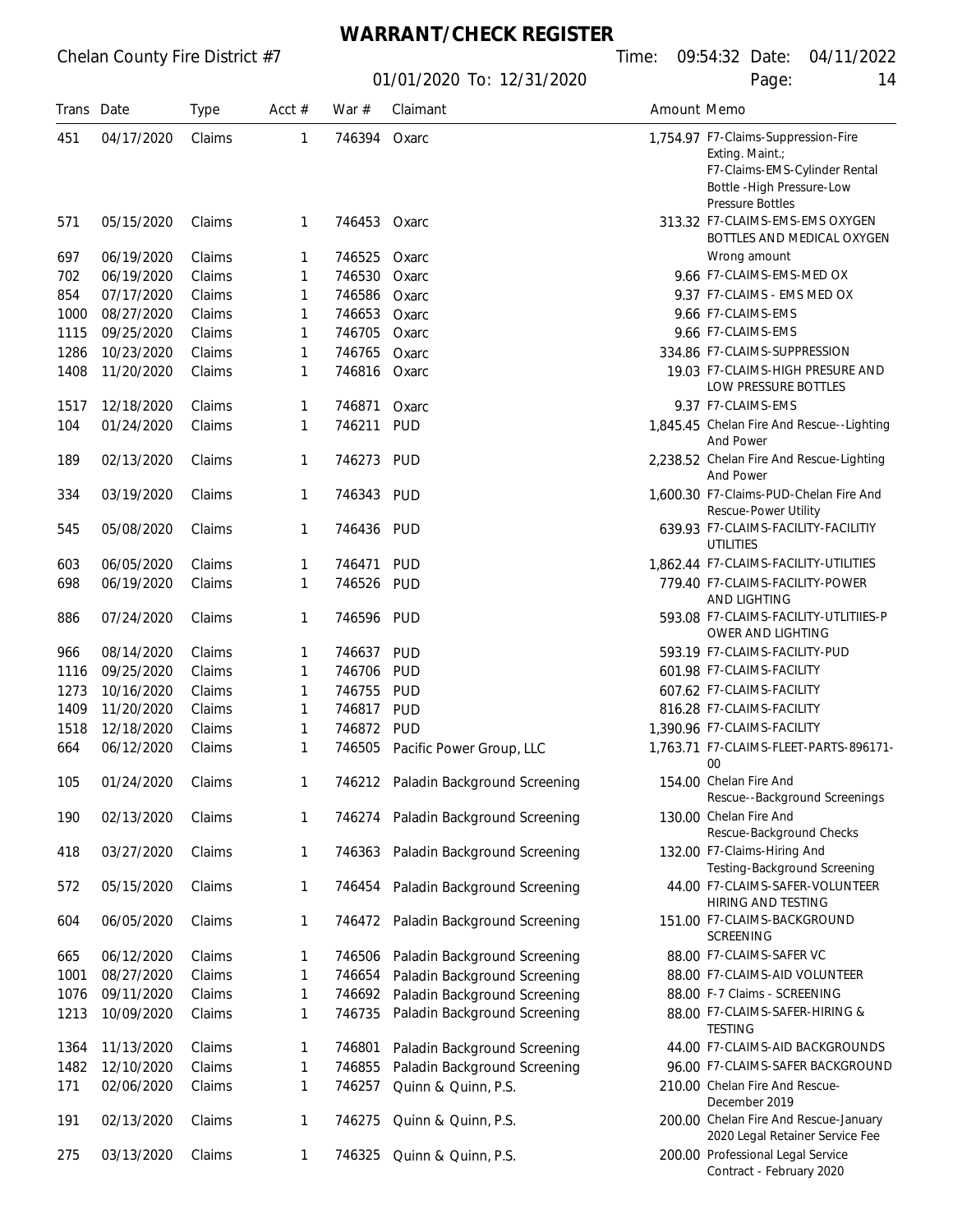## **WARRANT/CHECK REGISTER**

| Trans Date |            | <b>Type</b> | Acct $#$ | War $#$ | Claimant                      | Amount Memo                                           |                                                                                                             |  |
|------------|------------|-------------|----------|---------|-------------------------------|-------------------------------------------------------|-------------------------------------------------------------------------------------------------------------|--|
| 452        | 04/17/2020 | Claims      | 1        | 746395  | Quinn & Quinn, P.S.           | 200.00 F7-Claims-Admin-Professional<br>Legal Services |                                                                                                             |  |
| 573        | 05/15/2020 | Claims      | 1        | 746455  | Quinn & Quinn, P.S.           |                                                       | 200.00 F7-CLAIMS-ADMIN-LEGAL/PROFF<br><b>ESSIONAL SERVICES</b>                                              |  |
| 666        | 06/12/2020 | Claims      | 1        | 746507  | Quinn & Quinn, P.S.           |                                                       | 200.00 F7-CLAIMS-ADMIN-LEGAL/PROF<br><b>SERVICES</b>                                                        |  |
| 826        | 07/10/2020 | Claims      | 1        | 746575  | Quinn & Quinn, P.S.           |                                                       | 200.00 F7-CLAIMS-ADMIN-JUNE 2020<br>LEGAL PROF SERVICE                                                      |  |
| 967        | 08/14/2020 | Claims      | 1        | 746638  | Quinn & Quinn, P.S.           |                                                       | 200.00 F7-CLAIMS-ADMIN                                                                                      |  |
| 1117       | 09/25/2020 | Claims      | 1        | 746707  | Quinn & Quinn, P.S.           |                                                       | 454.00 F7-CLAIMS-ADMIN-AUGUST 2020<br>PROFESSIONAL SERVICES                                                 |  |
| 1214       | 10/09/2020 | Claims      | 1        | 746736  | Quinn & Quinn, P.S.           |                                                       | 487.00 F7-CLAIMS-ADMIN-PROFESSION<br>AL LEGAL SERVICES                                                      |  |
| 1365       | 11/13/2020 | Claims      | 1        | 746802  | Quinn & Quinn, P.S.           |                                                       | 200.00 F7-CLAIMS-LEGAL SERVICES                                                                             |  |
| 1483       | 12/10/2020 | Claims      | 1        | 746856  | Quinn & Quinn, P.S.           |                                                       | 200.00 F7-CLAIMS-ADMIN                                                                                      |  |
| 1215       | 10/09/2020 | Claims      | 1        | 746737  | <b>RWC Group</b>              |                                                       | 210.55 F7-CLAIMS-FLEET                                                                                      |  |
| 667        | 06/12/2020 | Claims      | 1        | 746508  | Randy's Auto & Towing         |                                                       | 796.01 F7-CLAIMS-FLEET                                                                                      |  |
| 1118       | 09/25/2020 | Claims      | 1        | 746708  | Randy's Auto & Towing         |                                                       | 1,933.15 F7-CLAIMS-FLEET                                                                                    |  |
| 335        | 03/19/2020 | Claims      | 1        | 746344  | Romaine Electric Corps        |                                                       | 155.05 F7-Claims-Fleet Parts-Chelan Fire                                                                    |  |
|            |            |             |          |         |                               |                                                       | And Rescue-R71 Starter For R71                                                                              |  |
| 419        | 03/27/2020 | Claims      | 1        | 746364  | Romaine Electric Corps        |                                                       | 175.62 F7-Claims-Fleet-Fleet Parts                                                                          |  |
| 699        | 06/19/2020 | Claims      | 1        | 746527  | SYMBOLARTS,LLC                |                                                       | 1,080.29 F7-CLAIMS-ADMIN                                                                                    |  |
| 107        | 01/24/2020 | Claims      | 1        | 746214  | Seawestern                    |                                                       | 481.49 Chelan Fire And Rescue--Versitol<br>Bunker Shell Detergent Soap,                                     |  |
| 546        | 05/08/2020 | Claims      | 1        | 746437  | Seawestern                    |                                                       | Winsol Special Fabric Cleaner<br>59.51 F7-CLAIMS-AID VOLUNTEER-LIME<br>/YELLOW VELCRO                       |  |
| 804        | 07/03/2020 | Claims      | 1        | 746559  | Seawestern                    |                                                       | 77.04 F7-CLAIMS-UNIFORM                                                                                     |  |
| 108        | 01/24/2020 | Claims      | 1        | 746215  | Shaub-Ellison                 |                                                       | 387.33 Chelan Fire And Rescue--Quality<br><b>Truck Cable Chains</b>                                         |  |
| 574        | 05/15/2020 | Claims      | 1        | 746456  | Shaub-Ellison                 |                                                       | 329.25 F7-CLAIMS-FLEET-FLEET SENT<br>OUT REPAIR AND MAINTANTCE                                              |  |
| 641        | 06/05/2020 | Claims      | 1        | 746491  | Shaub-Ellison                 |                                                       | 249.18 F7-CLAIMS-FLEET-OP SUPPLIES                                                                          |  |
| 805        | 07/03/2020 | Claims      | 1        | 746560  | Shaub-Ellison                 |                                                       | 2,023.45 F7-CLAIMS-FLEET                                                                                    |  |
| 855        | 07/17/2020 | Claims      | 1        | 746587  | Shaub-Ellison                 |                                                       | was paid last week                                                                                          |  |
| 1274       | 10/16/2020 | Claims      | 1        | 746756  | Snap-On Industrial            |                                                       | 736.44 F7-CLAIMS-FLEET                                                                                      |  |
| 647        | 06/05/2020 | Claims      | 3        | 17116   | Snap-On Industrial            |                                                       | 9,581.08 F7-CLAIMS-FLEET-CAPITAL                                                                            |  |
| 109        | 01/24/2020 | Claims      | 1        |         | 746216 Snure Seminars         |                                                       | 135.00 Chelan Fire And<br>Rescue-Registration For<br>PreConfrence Law<br>Seminar-BillBasset, MarkDonnell, R |  |
|            |            |             |          |         |                               |                                                       | ussJones                                                                                                    |  |
| 525        | 05/01/2020 | Claims      | 1        | 746425  | Spectrum Communications, Inc. |                                                       | 228.66 F7-Claims-Communication-Anten<br>na                                                                  |  |
| 668        | 06/12/2020 | Claims      | 1        | 746509  | Spectrum Communications, Inc. |                                                       | 2,070.76 F7-CLAIMS-COMMUNICATIONS                                                                           |  |
| 1328       | 11/06/2020 | Claims      | 1        | 746781  | Spectrum Communications, Inc. |                                                       | 73.36 F7-CLAIMS-COMMUNICATIONS                                                                              |  |
| 898        | 07/30/2020 | Claims      | 1        | 746607  | Spokane House Of Hose         |                                                       | 465.23 F7-CLAIMS-FLEET                                                                                      |  |
| 1002       | 08/27/2020 | Claims      | 1        | 746655  | Spokane House Of Hose         |                                                       | 184.29 F7-CLAIMS-FLEET                                                                                      |  |
| 1064       | 09/04/2020 | Claims      | 1        | 746680  | Spokane House Of Hose         |                                                       | 270.86 F7-CLAIMS-FLEET                                                                                      |  |
| 1119       | 09/25/2020 | Claims      | 1        | 746709  | Spokane House Of Hose         |                                                       | 76.37 F7-CLAIMS-FLEET                                                                                       |  |
| 1275       | 10/16/2020 | Claims      | 1        | 746757  | Spokane House Of Hose         |                                                       | 61.21 F7-CLAIMS-FLEET                                                                                       |  |
| 207        | 02/20/2020 | Claims      | 3        | 17108   | Spokane House Of Hose         |                                                       | 53.18 Chelan Fire And Rescue-Slip Tank<br>Parts                                                             |  |
| 648        | 06/05/2020 | Claims      | 3        | 17117   | Spokane House Of Hose         |                                                       | 418.40 F7-CLAIMS-M1083                                                                                      |  |
| 786        | 07/02/2020 | Claims      | 3        | 17121   | Spokane House Of Hose         |                                                       | 339.92 F7-CLAIMS-FLEET                                                                                      |  |
| 956        | 08/13/2020 | Claims      | 3        | 17135   | Spokane House Of Hose         |                                                       | 318.89 F7-CLAIMS-FLEET-CAPITAL                                                                              |  |
| 1010       | 08/28/2020 | Claims      | 3        | 17141   | Spokane House Of Hose         |                                                       | 174.64 F7-CLAIMS-FLEET-M1083                                                                                |  |
| 1104       | 09/24/2020 | Claims      | 3        | 17147   | Spokane House Of Hose         |                                                       | 517.24 F7-CLAIMS-M1083                                                                                      |  |
| 1257       | 10/15/2020 | Claims      | 3        | 17151   | Spokane House Of Hose         |                                                       | 207.10 F7-CLAIMS-FLEET                                                                                      |  |
|            |            |             |          |         |                               |                                                       |                                                                                                             |  |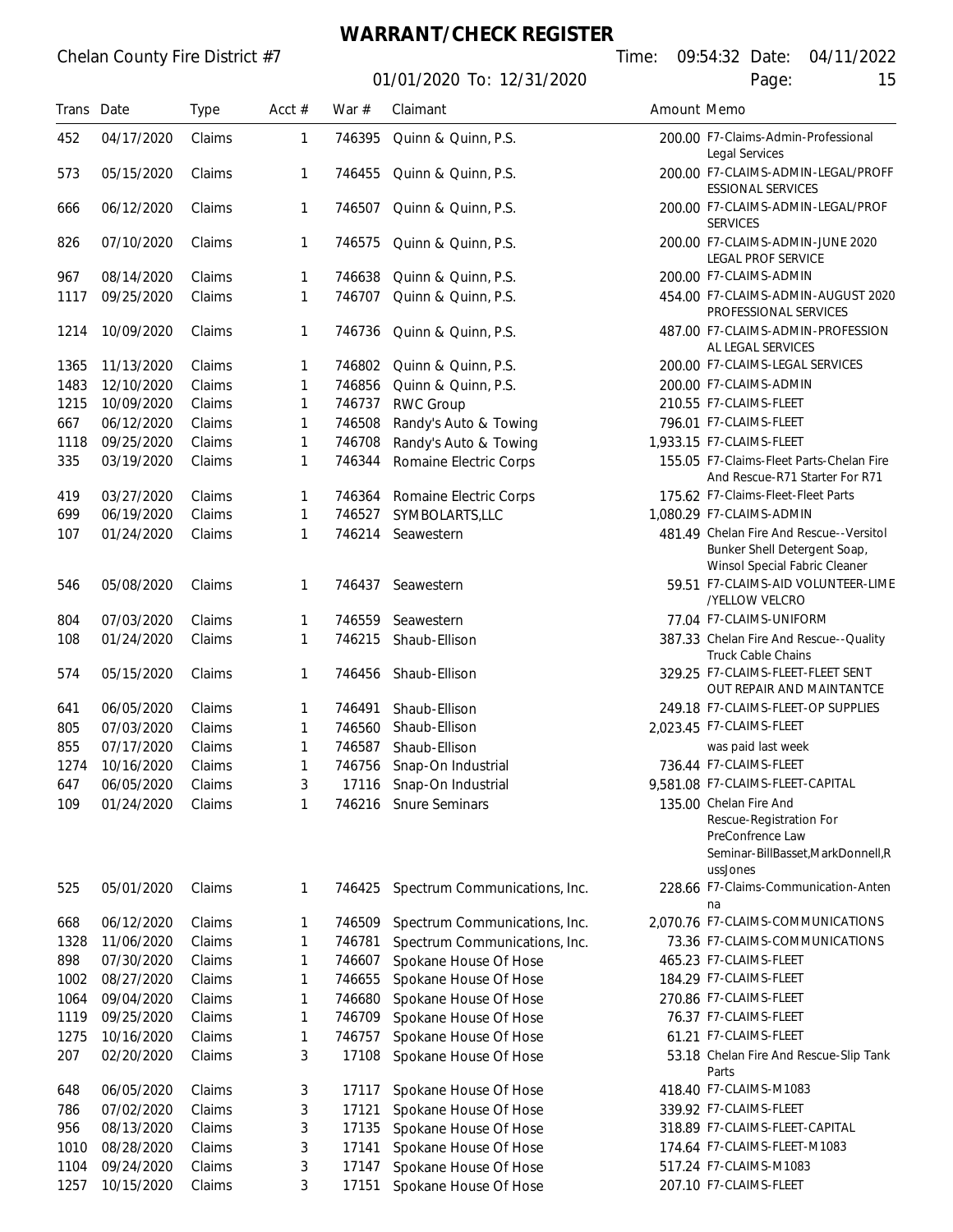## **WARRANT/CHECK REGISTER**

01/01/2020 To: 12/31/2020 Page:

Annual Excise Tax

| Trans Date |            | <b>Type</b> | Acct $#$     | War $#$ | Claimant                                     | Amount Memo |                                                                                                                                                                                                         |
|------------|------------|-------------|--------------|---------|----------------------------------------------|-------------|---------------------------------------------------------------------------------------------------------------------------------------------------------------------------------------------------------|
| 1280       | 10/22/2020 | Claims      | 3            | 17152   | Spokane House Of Hose                        |             | 120.95 F7-CLAIMS-FLEET                                                                                                                                                                                  |
| 1399       | 11/19/2020 | Claims      | 3            | 746807  | Spokane House Of Hose                        |             | 26.94 F7-CLAIMS-FLEET CAP                                                                                                                                                                               |
| 1534       | 12/24/2020 | Claims      | 3            | 746886  | Spokane House Of Hose                        |             | 56.38 F7-CLAIMS-FLEET CAPITAL                                                                                                                                                                           |
| 700        | 06/19/2020 | Claims      | 1            | 746528  | Sun Grahic                                   |             | 504.40 F7-CLAIMS-PUB-ED-WEEBSITE                                                                                                                                                                        |
| 192        | 02/13/2020 | Claims      | 1            | 746276  | Thyssenkrupp Elevator Corp                   |             | 3.720.92 Chelan Fire And Rescue-Year<br>Contract-Full Maintnance<br>Agreemnet                                                                                                                           |
| 1519       | 12/18/2020 | Claims      | 1            | 746873  | UL LLC                                       |             | 1,545.00 F7-CLAIMS-FLEET                                                                                                                                                                                |
| 276        | 03/13/2020 | Claims      | 1            | 746326  | US Post Master / Chelan                      |             | 130.00 Annual PO Box Fee                                                                                                                                                                                |
| 197        | 02/14/2020 | Claims      | 3            | 746281  | United Plastic Fabricating, Inc.             |             | 2,235.97 Chelan Fire And Rescue- DNR<br>Phase 2 Grant Slip Tank                                                                                                                                         |
| 111        | 01/24/2020 | Claims      | $\mathbf{1}$ | 746218  | Verizon Wireless                             |             | 120.03 Chelan Fire And Rescue--Data For<br><b>IPads</b>                                                                                                                                                 |
| 193        | 02/13/2020 | Claims      | 1            | 746277  | Verizon Wireless                             |             | 120.03 Chelan Fire And Rescue-Data<br>Plans For Ipads                                                                                                                                                   |
| 277        | 03/13/2020 | Claims      | 1            | 746327  | Verizon Wireless                             |             | 120.03 Ipads Monthly Use Charge                                                                                                                                                                         |
| 453        | 04/17/2020 | Claims      | 1            | 746396  | Verizon Wireless                             |             | 120.03 F7-Claims-Communications-IspyFI<br>re-IpadData                                                                                                                                                   |
| 575        | 05/15/2020 | Claims      | 1            | 746457  | <b>Verizon Wireless</b>                      |             | 120.03 F7-CLAIMS-COMMUNICATIONS-F<br>OR VEHICLES                                                                                                                                                        |
| 669        | 06/12/2020 | Claims      | 1            | 746510  | Verizon Wireless                             |             | 120.03 F7-CLAIMS-COMMUNICATIONS-<br><b>VERIZON</b>                                                                                                                                                      |
| 856        | 07/17/2020 | Claims      | 1            | 746588  | <b>Verizon Wireless</b>                      |             | 120.03 F7-CLAIMS - Wireless For IPADS                                                                                                                                                                   |
| 968        | 08/14/2020 | Claims      | 1            | 746639  | Verizon Wireless                             |             | 120.03 F7-CLAIMS-COMMUNICATIONS                                                                                                                                                                         |
| 1077       | 09/11/2020 | Claims      | 1            | 746693  | Verizon Wireless                             |             | 120.03 F-7 Claims - IPAD INTERNET                                                                                                                                                                       |
| 1276       | 10/16/2020 | Claims      | 1            | 746758  | Verizon Wireless                             |             | 120.03 F7-CLAIMS-COMMUNICATIONS                                                                                                                                                                         |
| 1366       | 11/13/2020 | Claims      | 1            | 746803  | Verizon Wireless                             |             | 120.03 F7-CLAIMS-COMMUNICATION                                                                                                                                                                          |
| 1484       | 12/10/2020 | Claims      | 1            | 746857  | Verizon Wireless                             |             | 120.03 F7-CLAIMS-COMMUNICATIONS                                                                                                                                                                         |
| 112        | 01/24/2020 | Claims      | 1            | 746219  | <b>WA Fire Commissioners</b><br>Association  |             | 190.00 Chelan Fire And Rescue--WAFCA-<br>Washington Fire Commissioners<br>Association Legislative Day<br>January 28th Day In Olympia, WA<br>Fire Chief Mark Donnell,<br><b>Commissioner Phil Moller</b> |
| 576        | 05/15/2020 | Claims      | 1            | 746458  | <b>WA Fire Commissioners</b><br>Association  |             | 2,670.00 F7-Claims-Legislative-Membershi<br>p Dues                                                                                                                                                      |
| 807        | 07/03/2020 | Claims      | 1            |         | 746562 WA Fire Commissioners<br>Association  |             | 85.00 F7-CLAIMS-LEGI                                                                                                                                                                                    |
| 1521       | 12/18/2020 | Claims      | 1            | 746875  | <b>WA Fire Commissioners</b><br>Association  |             | 2,830.00 F7-CLAIMS-LEGISLATIVE                                                                                                                                                                          |
| 887        | 07/24/2020 | Claims      | 1            |         | 746597 WA St Dept Labor & Industries         |             | 134.10 F7-CLAIMS-FACILITY-ELEVATOR<br>ANNUAL<br>INVOICE-RENEWALANNUAL<br>OPERATING CERTIFICATE                                                                                                          |
| 113        | 01/24/2020 | Claims      | 1            |         | 746220 WA St Firefighters Association        |             | 110.00 Chelan Fire And Rescue--Annual<br>Membership                                                                                                                                                     |
| 808        | 07/03/2020 | Claims      | 1            |         | 746563 WA State Auditor                      |             | 1,131.00 F7-CLAIMS-ADMIN-WA ST AUDIT                                                                                                                                                                    |
| 888        | 07/24/2020 | Claims      | 1            | 746598  | WA State Auditor                             |             | 12,361.83 F7-CLAIMS-ADMIN-STATE AND<br>FEDERAL AUDIT 2019                                                                                                                                               |
| 1003       | 08/27/2020 | Claims      | 1            |         | 746656 WA State Auditor                      |             | 4.048.98 F7-CLAIMS-ADMIN-STATE AND<br>FEDERAL AUDIT                                                                                                                                                     |
| 1120       | 09/25/2020 | Claims      | 1            |         | 746710 WA State Auditor                      |             | 2,114.97 F7-CLAIMS-ADMIN                                                                                                                                                                                |
| 1330       | 11/06/2020 | Claims      | 1            | 746783  | WA State Auditor                             |             | 1.244.10 F7-CLAIMS-ADMIN-ST AUDIT                                                                                                                                                                       |
| 642        | 06/05/2020 | Claims      | 1            |         | 746492 WA State Dept Of Natural<br>Resources |             | 2,631.51 F7-CLAIMS-WA ST DNR 2020<br>PHASE 1                                                                                                                                                            |
| 114        | 01/24/2020 | Claims      | 1            |         | 746221 WA State Dept Of Revenue              |             | 1,437.01 Chelan Fire And Rescue - 2019                                                                                                                                                                  |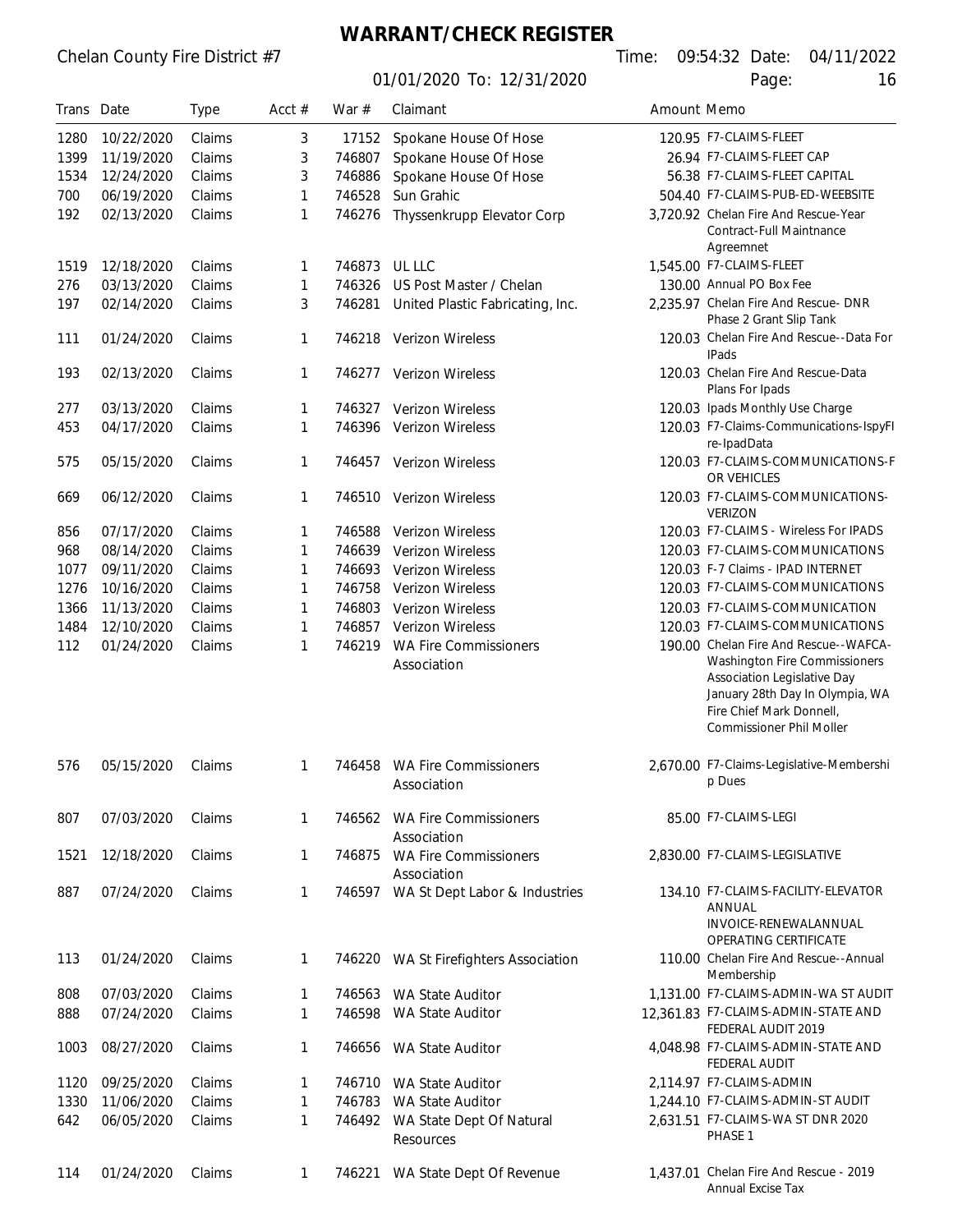### **WARRANT/CHECK REGISTER**

01/01/2020 To: 12/31/2020 Page:

| Trans Date |            | <b>Type</b> | Acct $#$ | War $#$    | Claimant                        | Amount Memo                     |                                                                                              |
|------------|------------|-------------|----------|------------|---------------------------------|---------------------------------|----------------------------------------------------------------------------------------------|
| 454        | 04/17/2020 | Claims      | 1        | 746397     | WA State Retirement             | 25.00 F7-Claims-Admin-Insurance |                                                                                              |
| 278        | 03/13/2020 | Claims      | 1        | 746328 WFC |                                 |                                 | OldAge&SurvivorsInsurance<br>800.00 WA Fire Symposium Training -<br>Belsky And S. Rains      |
| 1412       | 11/20/2020 | Claims      | 1        | 746820     | Washington Fire Chiefs          |                                 | 1,800.00 F7-CLAIMS-ADMIN                                                                     |
| 1331       | 11/06/2020 | Claims      | 1        | 746784     | Wenatchee World                 |                                 | 311.80 F7-CLAIMS-ADMIN-ANNUAL<br><b>SUBSCRIPTION</b>                                         |
| 1332       | 11/06/2020 | Claims      | 1        | 746785     | <b>Wilbur Ellis</b>             |                                 | 59.57 F7-CLAIMS-FACILITY                                                                     |
| 195        | 02/13/2020 | Claims      | 1        | 746279     | Wsff/windows & Orphans          |                                 | 52.00 Chelan Fire And Rescue-                                                                |
| 1491       | 12/11/2020 | Claims      | 3        | 746864     | <b>ZOLL Medical Corporation</b> |                                 | 6,848.20 F7-CLAIMS-EMS-CAPITAL                                                               |
| 93         | 01/24/2020 | Claims      | 1        | 746200     | <b>Ziply Fiber</b>              |                                 | 333.80 Chelan Fire And Rescue--Phone<br><b>Bills</b>                                         |
| 159        | 02/06/2020 | Claims      | 1        | 746245     | <b>Ziply Fiber</b>              |                                 | 142.96 Chelan Fire And Rescue-Phone Bill                                                     |
| 212        | 02/21/2020 | Claims      | 1        | 746286     | <b>Ziply Fiber</b>              |                                 | 212.59 Chelan Fire And Rescue- Phone Bil                                                     |
| 255        | 03/06/2020 | Claims      | 1        | 746307     | <b>Ziply Fiber</b>              |                                 | 133.96 Chelan Fire And Rescue-Phone Bill<br>ST 75                                            |
| 326        | 03/19/2020 | Claims      | 1        | 746335     | <b>Ziply Fiber</b>              |                                 | 212.59 F7-Claims-Communications-Chela<br>n Fire And Rescue- Phone Bills                      |
| 426        | 04/02/2020 | Claims      | 1        | 746370     | <b>Ziply Fiber</b>              |                                 | 133.96 F7-Claims-Communications-                                                             |
| 477        | 04/24/2020 | Claims      | 1        | 746402     | <b>Ziply Fiber</b>              |                                 | 212.10 F7-Claims-Communications-Phon<br>eBills                                               |
| 538        | 05/08/2020 | Claims      | 1        | 746429     | Ziply Fiber                     |                                 | 142.76 F7-CLAIMS-COMMUNICATION-ST<br>75 PHONE BILL                                           |
| 597        | 06/05/2020 | Claims      | 1        | 746465     | <b>Ziply Fiber</b>              |                                 | 212.10 F7-CLAIMS-COMMUNICATION                                                               |
| 637        | 06/05/2020 | Claims      | 1        | 746487     | <b>Ziply Fiber</b>              |                                 | 133.54 F7-CLAIMS-COMMUNICATIONS                                                              |
| 692        | 06/19/2020 | Claims      | 1        | 746520     | <b>Ziply Fiber</b>              |                                 | 212.10 F7-CLAIMS-COMMUNICATIONS                                                              |
| 818        | 07/10/2020 | Claims      | 1        | 746567     | <b>Ziply Fiber</b>              |                                 | 133.54 F7-CLAIMS-COMMUNICATION                                                               |
| 849        | 07/17/2020 | Claims      | 1        | 746581     | <b>Ziply Fiber</b>              |                                 | 199.36 F7-CLAIMS - PHONE SERVICE                                                             |
| 969        | 08/14/2020 | Claims      | 1        | 746640     | <b>Ziply Fiber</b>              |                                 | 133.50 F7-CLAIMS-COMMUNICATION                                                               |
| 1004       | 08/27/2020 | Claims      | 1        | 746657     | <b>Ziply Fiber</b>              |                                 | 208.36 F7-CLAIMS-COMMUNICATIONS                                                              |
| 1065       | 09/04/2020 | Claims      | 1        | 746681     | <b>Ziply Fiber</b>              |                                 | 142.50 F7-CLAIMS-COMMUNICATIONS-                                                             |
| 1121       | 09/25/2020 | Claims      | 1        | 746711     | <b>Ziply Fiber</b>              |                                 | 208.36 F7-CLAIMS-COMMUNICATIONS                                                              |
| 1216       | 10/09/2020 | Claims      | 1        | 746738     | <b>Ziply Fiber</b>              |                                 | 276.00 F7-CLAIMS-COMMUNICATIONS                                                              |
| 1333       | 11/06/2020 | Claims      | 1        | 746786     | <b>Ziply Fiber</b>              |                                 | 142.62 F7-CLAIMS-COMMUNICATIONS                                                              |
| 1367       | 11/13/2020 | Claims      | 1        | 746804     | <b>Ziply Fiber</b>              |                                 | 208.55 F7-CLAIMS-COMMUNICATION                                                               |
| 1413       | 11/20/2020 | Claims      | 1        | 746821     | <b>Ziply Fiber</b>              |                                 | 253.81 F7-CLAIMS-FACILITY                                                                    |
| 1522       | 12/18/2020 | Claims      | 1        | 746876     | <b>Ziply Fiber</b>              |                                 | 208.55 F7-CLAIMS-COMMUNICATIONS                                                              |
| 173        | 02/06/2020 | Claims      | 1        | 746259     | <b>Zippy Disposal Service</b>   |                                 | 20.56 Chelan Fire And Rescue-ZIppy<br>Disposal                                               |
| 196        | 02/13/2020 | Claims      | 1        | 746280     | <b>Zippy Disposal Service</b>   |                                 | 20.56 Chelan Fire And Rescue-Zippy<br>Dispoal                                                |
| 336        | 03/19/2020 | Claims      | 1        | 746345     | Zippy Disposal Service          |                                 | 20.56 F7-Claims-Flacilitites-Chelan Fire<br>And Rescue-Zippy Disposal ST75<br>Garbage Pickup |
| 527        | 05/01/2020 | Claims      | 1        | 746427     | Zippy Disposal Service          |                                 | 21.59 F7-Claims-Facility-ST75 Garbage<br>Pickup                                              |
| 606        | 06/05/2020 | Claims      | 1        | 746474     | <b>Zippy Disposal Service</b>   |                                 | 21.59 F7-CLAIMS-FACILITY-ZIPPY<br><b>DISPOSAL</b>                                            |
| 701        | 06/19/2020 | Claims      | 1        | 746529     | Zippy Disposal Service          |                                 | 21.59 F7-CLAIMS-FACILITY-UTILITIES                                                           |
| 857        | 07/17/2020 | Claims      | 1        | 746589     | Zippy Disposal Service          |                                 | 21.59 F7-CLAIMS - GARBAGE SERVICE<br>ST74                                                    |
| 1005       | 08/27/2020 | Claims      | 1        | 746658     | Zippy Disposal Service          |                                 | 26.32 F7-CLAIMS-FACILITY                                                                     |
| 1217       | 10/09/2020 | Claims      | 1        | 746739     | Zippy Disposal Service          |                                 | 21.59 F7-CLAIMS-FACILITY                                                                     |
| 1368       | 11/13/2020 | Claims      | 1        | 746805     | Zippy Disposal Service          |                                 | 21.59 F7-CLAIMS-FACILITY UTILITIES                                                           |
| 1523       | 12/18/2020 | Claims      | 1        | 746877     | Zippy Disposal Service          | 43.18 F7-CLAIMS-FACILITY        |                                                                                              |

001 General Fund<br>
003 Capital Reserve Fund<br>
234,134.74 003 Capital Reserve Fund<br>005 Bond Outstanding Non Voted<br>005 Bond Outstanding Non Voted 005 Bond Outstanding Non Voted